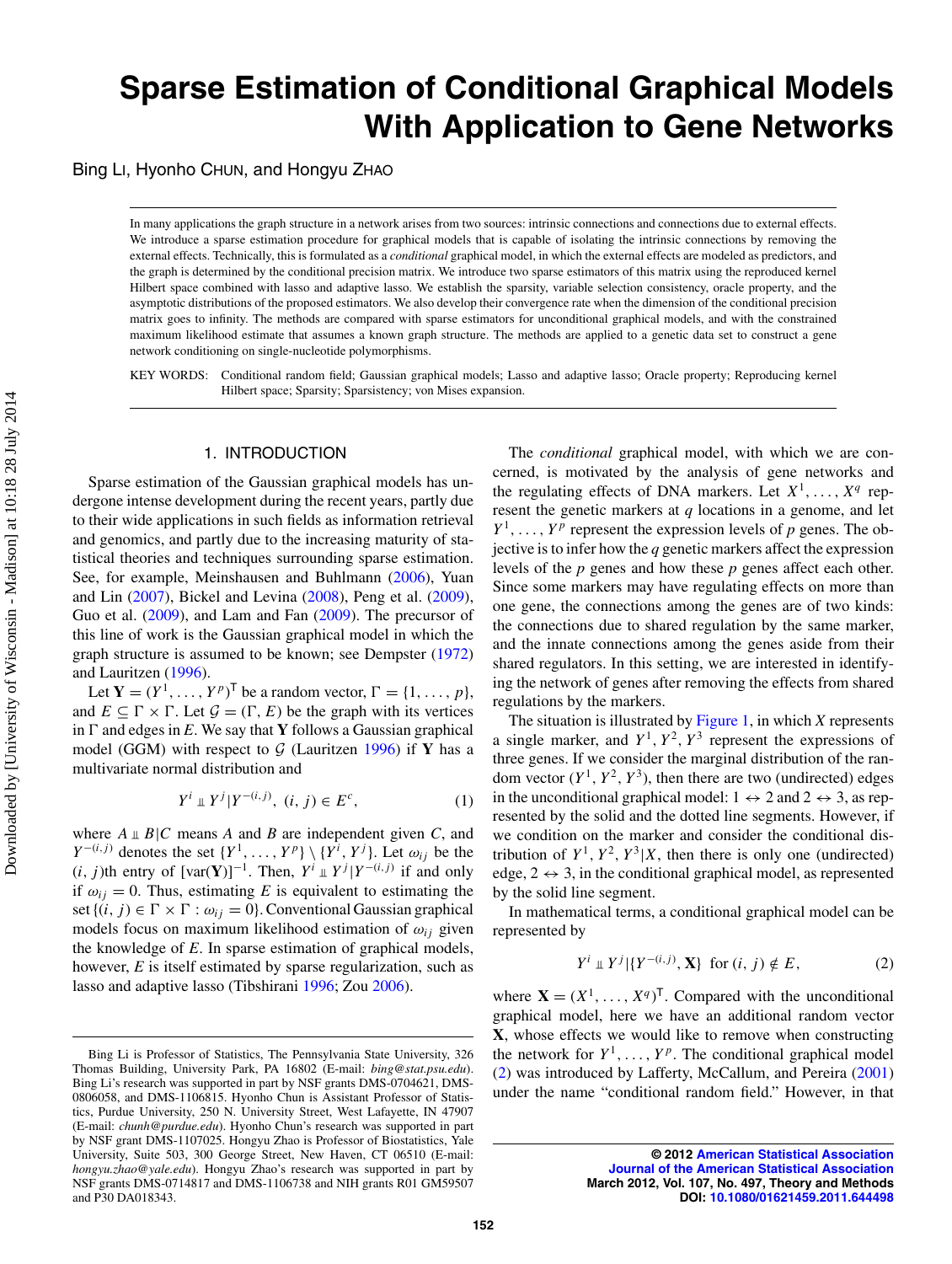<span id="page-1-0"></span>

Figure 1. Unconditional and conditional graphical models.

article, the graph  $G = (\Gamma, E)$  was assumed known and maximum likelihood was used to estimate the relevant parameters.

Our strategy for estimating the conditional graphical model (2) is as follows. In the first step, we propose a class of flexible and easy-to-implement initial (nonsparse) estimators for the conditional variance matrix  $\Sigma = \text{var}(Y | X)$ , based on a conditional variance operator between the reproducing kernel Hilbert spaces (RKHS) of **X** and **Y**. In the second step, we incorporate the nonsparse estimators with two types of sparse penalties, the lasso and the adaptive lasso, to obtain sparse estimators of the conditional precision matrix  $\Sigma^{-1}$ .

We have chosen RKHS as our method to estimate  $\Sigma$  for several reasons. First, it does not require a rigid regression model for **Y** versus **X**. Second, the dimension of **X** only appears through a kernel function, so that the dimension of the largest matrix we need to invert is the sample size *n*, regardless of the dimension of **X**. This feature is particularly attractive when we deal with a large number of predictors. Finally, RKHS provides a natural mechanism to impose regularization on regression. Here, it is important to realize that our problem involves two kinds of regularization: one for the components of  $var(Y | X)$  and the other for the regression of **Y** on **X**. Considering the nature of our problem, the former must be sparse, but the latter need not be. Indeed, since estimating the regression parameter is not our purpose, it seems more natural to introduce the regularization for regression through RKHS than to try to parameterize the regression and then regularize the parameters.

The rest of the article is organized as follows. In Section [2,](#page-1-1) we introduce a conditional variance operator in RKHS and describe its relation with the conditional gaussian graphical model. In Section [3,](#page-2-0) we derive two RKHS-based estimators of conditional variance  $\Sigma$ . In Section [4,](#page-3-0) we subject the RKHS estimators to sparse penalties to estimate the conditional precision matrix  $\Theta = \Sigma^{-1}$ . In Sections [5,](#page-3-1) [6,](#page-5-0) and [7,](#page-6-0) we establish the asymptotic properties of the sparse estimators for a fixed dimension *p*. In Section [8,](#page-7-0) we derive the convergence rate of the sparse estimators when *p* goes to infinity with the sample size. In Section [9,](#page-9-0) we discuss some issues involved in implementation. In Sections

[10](#page-10-0) and [11,](#page-13-0) we investigate and explore the performance of the proposed methods through simulation and data analysis.

# <span id="page-1-1"></span>2. CONDITIONAL VARIANCE OPERATOR IN RKHS

We begin with a formal definition of the conditional Gaussian graphical model. Throughout this article, we use  $E$  to denote expectation to avoid confusion with the edge set  $E$ . We use  $\mathbb P$  to denote probability measures.

*Definition 1.* We say that (**X**, **Y**) follows a conditional Gaussian graphical model (CGGM) with respect to a graph  $G =$  $(\Gamma, E)$  if

- 1. relation (2) holds;
- 2. **Y** | **X** ∼  $N(\mathbb{E}(Y | X), \Sigma)$  for some nonrandom, positivedefinite matrix  $\Sigma$ .

Note that we do not assume a regression model for **Y** versus **X**. However, we do require that  $Y | X$  is multivariate normal with a constant conditional variance, which is satisfied if  $Y =$  $f(\mathbf{X}) + \varepsilon$ ,  $\varepsilon \perp \mathbf{X}$ , and  $\varepsilon \sim N(0, \Sigma)$  for an arbitrary *f*.

<span id="page-1-2"></span>Let  $\Omega_X \subseteq \mathbb{R}^q$  and  $\Omega_Y \subseteq \mathbb{R}^p$  be the support of **X** and **Y**. Let  $\kappa_X : \Omega_X \times \Omega_X \to \mathbb{R}, \ \kappa_Y : \Omega_Y \times \Omega_Y \to \mathbb{R}$  be positive-definite kernels and  $\mathcal{H}_X$  and  $\mathcal{H}_Y$  be their corresponding RKHS's. For further information about RKHS and the choices of kernels, see Aronszajn [\(1950\)](#page-15-11) and Vapnik [\(1998\)](#page-15-12). For two Hilbert spaces  $\mathcal{H}_1$  and  $\mathcal{H}_2$ , and a bounded bilinear form  $b : \mathcal{H}_1 \times \mathcal{H}_2 \rightarrow \mathbb{R}$ , there uniquely exist bounded linear operators  $A : H_1 \rightarrow H_2$  and  $B: \mathcal{H}_2 \to \mathcal{H}_1$  such that  $\langle f, Bg \rangle_{\mathcal{H}_1} = \langle Af, g \rangle_{\mathcal{H}_2} = b(f, g)$  for any  $f \in H_1$  and  $g \in H_2$ . Applying this fact to the bounded bilinear forms

$$
cov[f_1(\mathbf{X}), f_2(\mathbf{X})], cov[g_1(\mathbf{Y}), g_2(\mathbf{Y})], cov[f(\mathbf{X}), g(\mathbf{Y})],
$$

we obtain three bounded linear operators

<span id="page-1-4"></span>
$$
\Sigma_{XX} : \mathcal{H}_X \to \mathcal{H}_X, \ \Sigma_{YY} : \mathcal{H}_Y \to \mathcal{H}_Y, \Sigma_{XY} : \mathcal{H}_Y \to \mathcal{H}_X.
$$
\n(3)

Furthermore,  $\Sigma_{XY}$  can be factorized as  $\Sigma_{XX}^{\frac{1}{2}} R_{XY} \Sigma_{YY}^{\frac{1}{2}}$ , where  $R_{XY}$ :  $\mathcal{H}_Y \rightarrow \mathcal{H}_X$  is a uniquely defined bounded linear operator. The conditional variance operator of **Y**, given **X**, is then defined as the bounded operator from  $\mathcal{H}_Y$  to  $\mathcal{H}_Y$ :

<span id="page-1-3"></span>
$$
\Sigma_{YY|X}=\Sigma_{YY}-\Sigma_{YY}^{\frac{1}{2}}R_{YX}R_{XY}\Sigma_{YY}^{\frac{1}{2}}.
$$

This construction is due to Fukumizu, Bach, and Jordan [\(2009\)](#page-15-13).

Let  $L_2(\mathbb{P}_X)$  denote the class of functions of **X** that are squared integrable with respect to  $\mathbb{P}_X$ ,  $\mathcal{H}_X + \mathbb{R}$  denote the set of functions  $\{h + c : h \in \mathcal{H}_X, c \in \mathbb{R}\}$ , and  $cl(\cdot)$  denote the closure of a set in  $L_2(\mathbb{P}_X)$ . The next theorem describes how the conditional operator  $\Sigma_{YY|X}$  uniquely determines the CGGM, and suggests a way to estimate  $\Sigma$ .

#### *Theorem 1.* Suppose

- 1.  $\mathcal{H}_X \subseteq L_2(\mathbb{P}_X)$  and, for each  $i = 1, ..., p$ ,  $\mathbb{E}(Y^i | X) \in$  $cl(H_X + \mathbb{R});$
- 2.  $\kappa_Y$  is the linear kernel:  $\kappa_Y(\mathbf{a}, \mathbf{b}) = 1 + \mathbf{a}^\top \mathbf{b}$ , where  $\mathbf{a}, \mathbf{b} \in \mathbb{R}$  $\mathbb{R}^p$ .

Then,

$$
\mathbf{\Sigma} = \{ \langle y^r, \Sigma_{YY|X} y^s \rangle_{\mathcal{H}_Y} : r, s = 1, \dots, p \}. \tag{4}
$$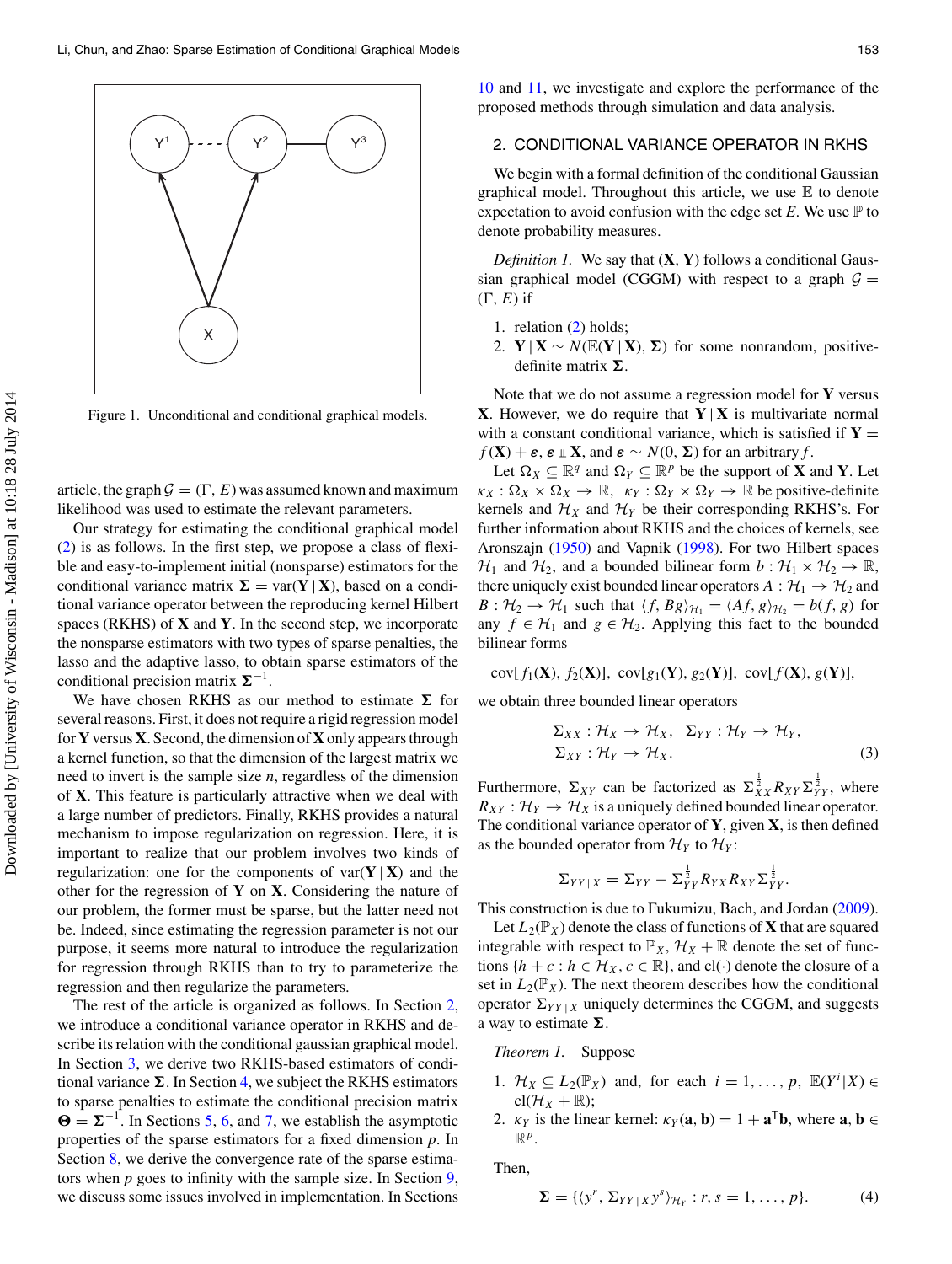The assumption  $\mathcal{H}_X \subseteq L_2(\mathbb{P}_X)$  is satisfied if the function  $\kappa_X(\mathbf{x}, \mathbf{x})$  belongs to  $L_2(\mathbb{P}_X)$ , which is a mild requirement.

*Proof.* By assumption 2, any member of  $\mathcal{H}_Y$  can be written as  $\alpha^{\mathsf{T}}$ **y** for some  $\alpha \in \mathbb{R}^p$ . Hence, by Proposition 2 of Fukumizu et al. [\(2009\)](#page-15-13),

<span id="page-2-1"></span>
$$
\langle \boldsymbol{\alpha}^{\mathsf{T}} \mathbf{y}, \, \Sigma_{YY \,|\, X} (\boldsymbol{\alpha}^{\mathsf{T}} \mathbf{y}) \rangle_{\mathcal{H}_Y} = \inf_{f \in \mathcal{H}_X + \mathbb{R}} \text{var}[\boldsymbol{\alpha}^{\mathsf{T}} \mathbf{Y} - f(\mathbf{X})] \n= \mathbb{E}[\text{var}(\boldsymbol{\alpha}^{\mathsf{T}} \mathbf{Y} | \mathbf{X})] + \inf_{f \in \mathcal{H}_X + \mathbb{R}} \text{var} \{\mathbb{E}[(\boldsymbol{\alpha}^{\mathsf{T}} \mathbf{Y} | \mathbf{X}) - f(\mathbf{X})]\}.
$$

By assumption 1, for any  $\epsilon > 0$ , there is an  $f \in \mathcal{H}_X + \mathbb{R}$  such that var $\{\mathbb{E}[(\alpha^T Y | X) - f(X)]\} < \epsilon$ . So, the second term on the right-hand side above is 0, and we have

$$
\langle \boldsymbol{\alpha}^{\mathsf{T}} \boldsymbol{y}, \boldsymbol{\Sigma}_{YY|X}(\boldsymbol{\alpha}^{\mathsf{T}} \boldsymbol{y}) \rangle_{\mathcal{H}_{Y}} = \mathbb{E}[\text{var}(\boldsymbol{\alpha}^{\mathsf{T}} \mathbf{Y} | \mathbf{X})]. \tag{5}
$$

In the meantime, we note that

$$
\langle y^{i} + y^{j}, \Sigma_{YY|X}(y^{i} + y^{j}) \rangle_{\mathcal{H}_{Y}} - \langle y^{i} - y^{j}, \Sigma_{YY|X}(y^{i} - y^{j}) \rangle_{\mathcal{H}_{Y}} = 4 \langle y^{i}, \Sigma_{YY|X} y^{j} \rangle_{\mathcal{H}_{Y}}, \mathbb{E}[\text{var}(Y^{i} + Y^{j}|\mathbf{X})] - \mathbb{E}[\text{var}(Y^{i} - Y^{j}|\mathbf{X})] = 4 \mathbb{E}[\text{cov}(Y^{i}, Y^{j}|\mathbf{X})].
$$

Applying Equation (5) to the left-hand sides of the above equations, we obtain

$$
\langle y^i, \Sigma_{YY|X} y^j \rangle_{\mathcal{H}_Y} = \mathbb{E}[\text{cov}(Y^i, Y^j | \mathbf{X})] = \text{cov}(Y^i, Y^j | \mathbf{X}),
$$
as desired.

Condition 1 in the theorem can be replaced by the stronger assumption that  $\mathcal{H}_X + \mathbb{R}$  is a dense subset of  $L_2(P_X)$ , which is satisfied by some well known kernels, such as the Gaussian radial kernel. See Fukumizu et al. [\(2009\)](#page-15-13).

# 3. TWO RKHS ESTIMATORS OF CONDITIONAL **COVARIANCE**

To construct a sample estimate of Equation (4), we need to represent operators as matrices in a finite-dimensional space. To this end, we first introduce a coordinate notation system, adopted from Horn and Johnson [\(1985,](#page-15-14) p. 31) with slight modifications. Let *H* be a finite-dimensional Hilbert space and  $B = \{b_1, \ldots, b_m\} \subseteq \mathcal{H}$  be a set of functions that span  $\mathcal{H}$  but may not be linearly independent. We refer to  $\beta$  as a spanning system (as opposed to a basis). Any  $f \in H$  can be written as  $\alpha_1 \mathbf{b}_1 + \cdots + \alpha_m \mathbf{b}_m$  for some  $\alpha = (\alpha_1, \ldots, \alpha_m)^\top \in \mathbb{R}^m$ . This vector is denoted by  $[f]_B$ , and is called a *B*-coordinate of *f*. Note that  $[f]_B$  is not unique unless  $\mathbf{b}_1, \ldots, \mathbf{b}_m$  are linearly independent. However, this does not matter because  $\sum_{i=1}^{m}([f]_B)_i b_i$  is unique regardless of the form of  $[f]_B$ . The same reasoning also applies to the nonuniqueness of coordinates below.

Let  $\mathcal{H}_1$  and  $\mathcal{H}_2$  be finite-dimensional Hilbert spaces with spanning systems  $B_1 = \{b_{11}, \ldots, b_{1m_1}\}$  and  $B_2 =$  ${\bf \{b}_{21}, \ldots, b_{2m_2}\}.$  Let  $T : \mathcal{H}_1 \rightarrow \mathcal{H}_2$  be a linear operator. The  $(\mathcal{B}_1, \mathcal{B}_2)$ -representation of *T*, denoted by  $B_2[T]_{\mathcal{B}_1}$ , is the  $m_2 \times$  $m_1$  matrix

$$
\{([Tb_{1i}]_{B_2})_j : j = 1, \ldots, m_2, i = 1, \ldots, m_1\}.
$$

Then,  $(\mathfrak{g}_2[T]_{\mathcal{B}_1})[f]_{\mathcal{B}_1}$  is a  $\mathcal{B}_2$ -coordinate of  $Tf$ . We write this relation as

$$
[Tf]_{B_2} = (B_2[T]_{B_1})[f]_{B_1}.
$$
 (6)

Let  $H_3$  be another finite-dimensional Hilbert space with a spanning system  $B_3$ . Let  $T_1 : \mathcal{H}_1 \to \mathcal{H}_2$  and  $T_2 : \mathcal{H}_2 \to \mathcal{H}_3$  be linear operators. Then,

$$
B_3[T_2T_1]B_1 = (B_3[T_2]B_2)(B_2[T_1]B_1). \tag{7}
$$

The equality means the right-hand side is a  $(\mathcal{B}_1, \mathcal{B}_3)$ representation of  $T_2T_1$ . Finally, if  $H$  is a finite-dimensional Hilbert space with a spanning system *B* and  $T : \mathcal{H} \to \mathcal{H}$  is a self-adjoint and positive-semidefinite linear operator, then, for any  $c > 0$ ,

$$
B[Tc]B = (B[T]B)c.
$$
 (8)

Let  $(\mathbf{X}_1, \mathbf{Y}_1), \ldots, (\mathbf{X}_n, \mathbf{Y}_n)$  be independent copies of  $(\mathbf{X}, \mathbf{Y})$ ,  $\mathbb{P}_n$  be the empirical measure based on this sample, and  $\mathbb{E}_n$  be the integral with respect to  $\mathbb{P}_n$ . Let

$$
\hat{\mathcal{H}}_X = \text{span}\{\kappa_X(\cdot, \mathbf{X}_i) - \mathbb{E}_n \kappa_X(\cdot, \mathbf{X}) : i = 1, ..., n\},
$$
  

$$
\hat{\mathcal{H}}_Y = \text{span}\{\kappa_Y(\cdot, \mathbf{Y}_i) - \mathbb{E}_n \kappa_Y(\cdot, \mathbf{Y}) : i = 1, ..., n\},
$$
 (9)

where, for example,  $\mathbb{E}_n \kappa_X(\cdot, \mathbf{X})$  stands for the function  $\mathbf{x} \mapsto$  $\mathbb{E}_{n}K_{X}(\mathbf{x}, \mathbf{X})$ . We center the functions  $K_{X}(\cdot, \mathbf{X}_{i})$  because constants do not play a role in our development. Let  $\hat{\Sigma}_{XX}$ ,  $\hat{\Sigma}_{YY}$ , and  $\hat{\Sigma}_{XY}$  be as defined in the last section but with  $\mathcal{H}_X$ ,  $\mathcal{H}_Y$  replaced by  $\mathcal{H}_X$ ,  $\mathcal{H}_Y$ , and cov replaced by the sample covariance. Let  $B_X$  and  $B_Y$  denote the spanning systems in Equation (9). Let  $\mathbf{K}_X$  and  $\mathbf{K}_Y$  represent the  $n \times n$  kernel matrices  $\{\kappa_X(\mathbf{X}_i, \mathbf{X}_j)\}$  and  $\{\kappa_Y(\mathbf{Y}_i, \mathbf{Y}_j)\}\$ . For a symmetric matrix, **A**, let  $\mathbf{A}^\dagger$  represent its Moore-Penrose inverse. Let  $\mathbf{Q}_n = \mathbf{I}_n - n^{-1} \mathbf{J}_n$ ,  $\mathbf{I}_n$  is the  $n \times$ *n* identity matrix, and  $J_n$  be the  $n \times n$  matrix whose entries are 1. To simplify notation, we abbreviate  $Q_n$  by  $Q$  throughout the rest of the article. The following lemma crystallizes some known results, which can be proved by coordinate manipulation via formulas  $(6)$ ,  $(7)$ , and  $(8)$ .

<span id="page-2-0"></span>*Lemma 1.* The following relations hold:

1. 
$$
B_x[\hat{\Sigma}_X X]B_x = n^{-1}QK_XQ, B_y[\hat{\Sigma}_{YY}]B_y = n^{-1}QK_YQ;
$$
  
\n2. 
$$
B_y[\hat{\Sigma}_{YX}]B_x = n^{-1}QK_XQ, B_x[\hat{\Sigma}_{XY}]B_y = n^{-1}QK_YQ;
$$
  
\n3. 
$$
B_y[\hat{\Sigma}_{YY|X}]B_y = n^{-1}[QK_YQ - (QK_XQ)(QK_XQ)^{\dagger}
$$
  
\n
$$
(QK_YQ)].
$$

<span id="page-2-2"></span>When the dimension  $q$  of  $X$  is large relative to  $n$ , it is beneficial to use regularized version of  $(QK_XQ)^{\dagger}$ . Here, we employ two types of regularization: the principal-component (PC) regularization and the ridge-regression (RR) regularization. Let **A** be a positive-semidefinite matrix with eigenvalues  $\lambda_1, \ldots, \lambda_n$  and eigen-vectors  $\mathbf{v}_1, \ldots, \mathbf{v}_n$ . Let  $\epsilon \geq 0$ . We call the matrix  $(A)_{\epsilon}^{\dagger} = \sum_{i=1}^{n} \lambda_i^{-1} \mathbf{v}_i \mathbf{v}_i^{\dagger} I(\lambda_i > \epsilon)$  the PC-inverse of **A**. Note that  $(A)_{0}^{\dagger} = A^{\dagger}$ . We call the matrix  $(A)_{\epsilon}^{\dagger} = (A + \epsilon I_{n})^{-1}$  the RR-inverse of **A**. The following result can be verified by simple calculation.

*Lemma 2.* For any  $f_1, f_2 \in \hat{\mathcal{H}}_Y$ , we have  $\langle f_1, f_2 \rangle_{\hat{\mathcal{H}}_Y}$  =  $([f_1]_{\mathcal{B}_Y})^{\mathsf{T}} \mathbf{Q} \mathbf{K}_Y \mathbf{Q}[f_2]_{\mathcal{B}_Y}.$ 

We now derive the sample estimate of the conditional covariance matrix  $\Sigma = \text{var}(Y | X)$ . Let  $D<sub>y</sub>$  denote the matrix  $(\mathbf{Y}_1,\ldots,\mathbf{Y}_n)^\mathsf{T}$ .

*Theorem 2.* Let  $\hat{\Sigma}_{YY|X}$ :  $\hat{\mathcal{H}}_Y \rightarrow \hat{\mathcal{H}}_Y$  be defined by the coordinate representation

$$
B_{Y}[\hat{\Sigma}_{YY|X}]B_{Y}
$$
  
=  $n^{-1}[\mathbf{Q}\mathbf{K}_{Y}\mathbf{Q} - (\mathbf{Q}\mathbf{K}_{X}\mathbf{Q})(\mathbf{Q}\mathbf{K}_{X}\mathbf{Q})_{\epsilon_{n}}^{*}(\mathbf{Q}\mathbf{K}_{Y}\mathbf{Q})],$  (10)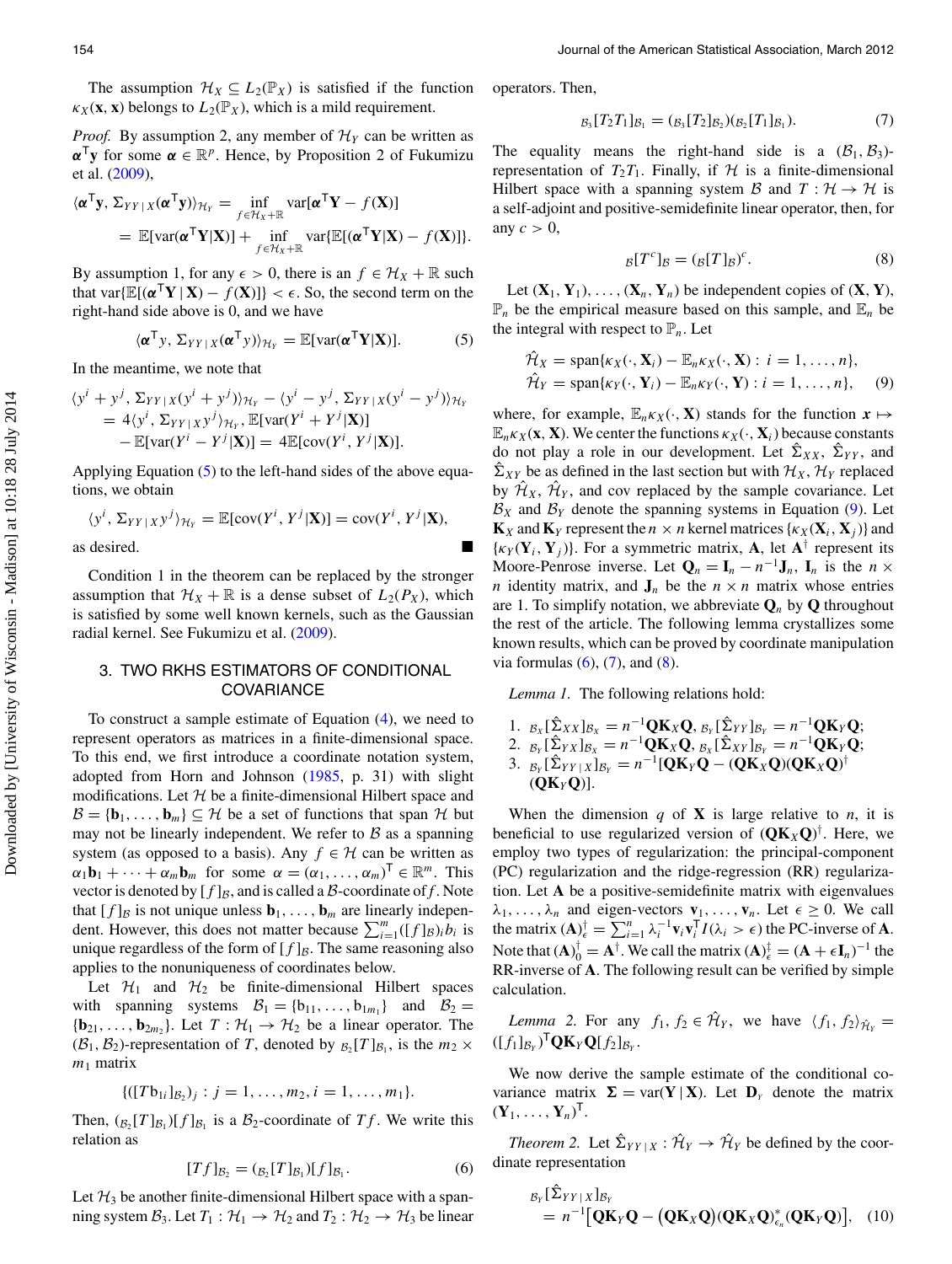where  $*$  can be either  $\dagger$  or  $\ddagger$ ,  $\mathbf{K}_Y$  is the linear kernel matrix, and  $\{\epsilon_n\}$  is a sequence of nonnegative numbers. Then

$$
\begin{aligned} \{ \langle y^i, \hat{\Sigma}_{YY|X} y^j \rangle_{\hat{\mathcal{H}}_Y} \} \\ &= n^{-1} [\mathbf{D}_Y^\mathsf{T} \mathbf{Q} \mathbf{D}_Y - \mathbf{D}_Y^\mathsf{T} \mathbf{Q} (\mathbf{Q} \mathbf{K}_X \mathbf{Q}) (\mathbf{Q} \mathbf{K}_X \mathbf{Q})_{\epsilon_n}^* \mathbf{Q} \mathbf{D}_Y ]. \end{aligned} \tag{11}
$$

Despite its appearance, the matrix  $(QK_XQ)(QK_XQ)^*_{\epsilon}$  is actually a symmetric matrix. One can also show that Equation (11) is a positive-semidefinite matrix. We denote the matrix  $(11)$  as  $\hat{\Sigma}_{\text{PC}}(\epsilon_n)$  if  $* = \dagger$ , and as  $\hat{\Sigma}_{\text{RR}}(\epsilon_n)$  if  $* = \dagger$ . In the following, **e**<sup>i</sup> represents a *p*-dimensional vector whose *i*th entry is 1 and other entries are 0. For an expression that represents a vector, such as  $[f]_{\mathcal{B}_Y}$ , let  $([f]_{\mathcal{B}_Y})_i$  denote its *i*th entry.

*Proof of Theorem 1.* Note that, for an  $f \in \mathcal{H}_Y$ ,  $[f]_{\mathcal{B}_Y}$  is any vector  $\mathbf{a} \in \mathbb{R}^p$  such that  $f(\mathbf{y}) = \mathbf{a}^\mathsf{T} \mathbf{Q} \mathbf{D}_y \mathbf{y}$ . Because  $y^i = \mathbf{e}_i^\mathsf{T} \mathbf{y} =$  $\mathbf{e}_i^{\mathsf{T}}(\mathbf{D}_Y^{\mathsf{T}}\mathbf{Q}\mathbf{D}_Y)^{-1}\mathbf{D}_Y^{\mathsf{T}}\mathbf{Q}\mathbf{D}_Y\mathbf{y}$ , we have

$$
[y^i]_{\mathcal{B}_Y} = \mathbf{D}_Y \big(\mathbf{D}_Y^{\mathsf{T}} \mathbf{Q} \mathbf{D}_Y\big)^{-1} \mathbf{e}_i.
$$

Then, by Lemma 2,

$$
\langle y^{i}, \hat{\Sigma}_{YY|XY}^{j} \rangle_{\mathcal{H}_{Y}} = \mathbf{e}_{i}^{\mathsf{T}} (\mathbf{D}_{Y}^{\mathsf{T}} \mathbf{Q} \mathbf{D}_{Y})^{-1} \mathbf{D}_{Y}^{\mathsf{T}} \mathbf{Q} \mathbf{K}_{Y} \mathbf{Q} (B_{Y} [\hat{\Sigma}_{YY|X}] B_{Y}) \mathbf{D}_{Y} (\mathbf{D}_{Y}^{\mathsf{T}} \mathbf{Q} \mathbf{D}_{Y})^{-1} \mathbf{e}_{j}.
$$

When  $\kappa_Y$  is the linear kernel,  $\mathbf{K}_Y = \mathbf{D}_Y \mathbf{D}_Y^T$ . Hence, the right-hand side reduces to

$$
\mathbf{e}_i^{\mathsf{T}} \mathbf{D}_{\scriptscriptstyle \boldsymbol{\gamma}}^{\mathsf{T}} \mathbf{Q}({}_{\mathcal{B}_Y}[\boldsymbol{\hat{\Sigma}}_{YY|X}]_{\mathcal{B}_Y}) \mathbf{D}_{\scriptscriptstyle \boldsymbol{\gamma}} \big(\mathbf{D}_{\scriptscriptstyle \boldsymbol{\gamma}}^{\mathsf{T}} \mathbf{Q} \mathbf{D}_{\scriptscriptstyle \boldsymbol{\gamma}}\big)^{-1} \mathbf{e}_j.
$$

Now substitute Equation  $(10)$  into the above expression to complete the proof.

#### 4. INTRODUCING SPARSE PENALTY

Let  $\hat{\Sigma}$  denote either of the RKHS estimators given by Equation (11). We are interested in the sparse estimation of  $\Theta = \Sigma^{-1}$ . Let

<span id="page-3-8"></span><span id="page-3-5"></span>
$$
L_n(\mathbf{\Theta}) = -\log \det(\mathbf{\Theta}) + \text{tr}(\mathbf{\Theta}\hat{\mathbf{\Sigma}}). \tag{12}
$$

This objective function has the same form as that used in unconditional Gaussian graphical models, such as those considered by Lauritzen [\(1996\)](#page-15-7), Yuan and Lin [\(2007\)](#page-15-1), and Friedman, Hastie, and Tibshirani [\(2008\)](#page-15-15), except that the sample covariance matrix therein is replaced by the RKHS estimate of conditional covariance matrix.

To achieve sparsity in  $\Theta$ , we introduce two types of penalized versions of the objective function (12):

<span id="page-3-3"></span>lasso: 
$$
\Upsilon_n(\mathbf{\Theta}) = L_n(\mathbf{\Theta}) + \lambda_n \sum_{i \neq j} |\theta_{ij}|,
$$
 (13)

adaptive lasso: 
$$
\Lambda_n(\mathbf{\Theta}) = L_n(\mathbf{\Theta}) + \lambda_n \sum_{i \neq j} |\tilde{\theta}_{ij}|^{-\gamma} |\theta_{ij}|,
$$
 (14)

<span id="page-3-11"></span><span id="page-3-10"></span><span id="page-3-7"></span><span id="page-3-2"></span>where, in Equation (14),  $\gamma$  is a positive number and  $\{\tilde{\theta}_{ij}\}\$ is a  $\sqrt{n}$ -consistent, nonsparse estimate of  $\Theta$ . For more details about the development of these two types of penalty functions; see Tibshirani [\(1996\)](#page-15-8), Zou [\(2006\)](#page-15-9), Zhao and Yu [\(2006\)](#page-15-16), and Zou and Li [\(2008\)](#page-15-17). Yuan and Lin [\(2007\)](#page-15-1) used lasso and nonnegative garrote (Breiman [1995\)](#page-15-18) penalty functions for the unconditional graphical model, the latter of which is similar to adaptive lasso

with  $\gamma = 1$ . In the following, we will write

$$
P_n(\mathbf{\Theta}) = \lambda_n \sum_{i \neq j} |\theta_{ij}|, \ \ \Pi_n(\mathbf{\Theta}) = \lambda_n \sum_{i \neq j} |\tilde{\theta}_{ij}|^{-\gamma} |\theta_{ij}|.
$$

# <span id="page-3-1"></span>5. VON MISES EXPANSIONS OF THE RKHS **ESTIMATORS**

The sparse and oracle properties of the estimators introduced in Section [4](#page-3-0) depend heavily on the asymptotic properties of the RKHS estimators  $\hat{\Sigma}_{\text{PC}}(\epsilon_n)$  and  $\hat{\Sigma}_{\text{RR}}(\epsilon_n)$ . In this section, we derive their von Mises expansions (von Mises [1947\)](#page-15-19). For simplicity, we base our asymptotic development on the polynomial kernel. That is, we let

<span id="page-3-6"></span>
$$
\kappa_X(\mathbf{a}, \mathbf{b}) = (\mathbf{a}^\mathsf{T} \mathbf{b} + 1)^r, \quad r = 1, 2, \dots \tag{15}
$$

For a matrix **A** and an integer  $k \ge 2$ , let  $\mathbf{A}^{\otimes k}$  be the *k*fold Kronecker product  $A \otimes \cdots \otimes A$ . For  $k = 1$ , we adopt the convention  $A^{\otimes 1} = A$ . For a *k*-dimensional array  $\mathbf{B} = \{b_{i_1\cdots i_k}\}$ .  $i_1, \ldots, i_k = 1, \ldots, q$ , we define the "vec half" operator as

<span id="page-3-4"></span>
$$
\text{vech}(\mathbf{B}) = \{b_{i_1 \cdots i_k} : 1 \le i_k \le \cdots \le i_1 \le q\}.
$$

This is a generalization of the vech operator for matrices introduced by Henderson and Searle [\(1979\)](#page-15-20). It can be shown that there exists a matrix  $\mathbf{G}_{k,q}$ , of full column rank, such that  $vec(\mathbf{B}) = \mathbf{G}_{k,q}$  vech( $\mathbf{B}$ ). The specific form of  $\mathbf{G}_{k,q}$  is not important to us. For  $k = 1$ , we adopt the convention vech(**B**) = **B**,  $\mathbf{G}_{1,q} = \mathbf{I}_q$ . Let

$$
\mathbf{U} = \begin{pmatrix} \text{vech}(\mathbf{X}^{\otimes 1}) \\ \vdots \\ \text{vech}(\mathbf{X}^{\otimes r}) \end{pmatrix},
$$

$$
\mathbf{U}_i = \begin{pmatrix} \text{vech}(\mathbf{X}_i^{\otimes 1}) \\ \vdots \\ \text{vech}(\mathbf{X}_i^{\otimes r}) \end{pmatrix}, \text{ and } \mathbf{D}_v = (\mathbf{U}_1, \dots, \mathbf{U}_n)^{\mathsf{T}}.
$$

<span id="page-3-0"></span>The estimators  $\hat{\Sigma}_{\text{PC}}(\epsilon_n)$  and  $\hat{\Sigma}_{\text{RR}}(\epsilon_n)$  involve  $n \times n$  matrices  $\mathbf{Q}\mathbf{K}_X\mathbf{Q}$  and  $(\mathbf{Q}\mathbf{K}_X\mathbf{Q})^*_{\epsilon_n}$ , which are difficult to handle asymptotically because their dimensions grow with *n*. We now give an asymptotically equivalent expression which only involves matrices of fixed dimensions. Let

$$
\tilde{\mathbf{\Sigma}} = n^{-1} [\mathbf{D}_{\nu}^{\mathsf{T}} \mathbf{Q} \mathbf{D}_{\nu} - \mathbf{D}_{\nu}^{\mathsf{T}} \mathbf{Q} \mathbf{D}_{\nu} (\mathbf{D}_{\nu}^{\mathsf{T}} \mathbf{Q} \mathbf{D}_{\nu})^{-1} \mathbf{D}_{\nu}^{\mathsf{T}} \mathbf{Q} \mathbf{D}_{\nu}].
$$
 (16)

*Lemma 3.* Suppose  $\kappa_X$  is the polynomial kernel (15) and var(**U**) is positive definite.

- 1. If  $\epsilon_n = o(n)$ , then, with probability tending to 1,  $\hat{\Sigma}_{\text{PC}}(\epsilon_n) = \tilde{\Sigma};$
- 2. If  $\epsilon_n = o(n^{\frac{1}{2}})$ , then  $\hat{\Sigma}_{RR}(\epsilon_n) = \tilde{\Sigma} + o_P(n^{-\frac{1}{2}})$ .

It is interesting to note that different choices of inversion requires different convergence rates for  $\epsilon_n$ .

<span id="page-3-9"></span>*Proof.* By simple computation, we find

$$
\left(\mathbf{X}_i^{\mathsf{T}}\mathbf{X}_j + 1\right)^r = 1 + \sum_{k=1}^r \binom{r}{k} \left[\text{vech}\left(\mathbf{X}_i^{\otimes k}\right)\right]^{\mathsf{T}} \mathbf{G}_{k,q}^{\mathsf{T}} \mathbf{G}_{k,q} \text{vech}\left(\mathbf{X}_i^{\otimes k}\right).
$$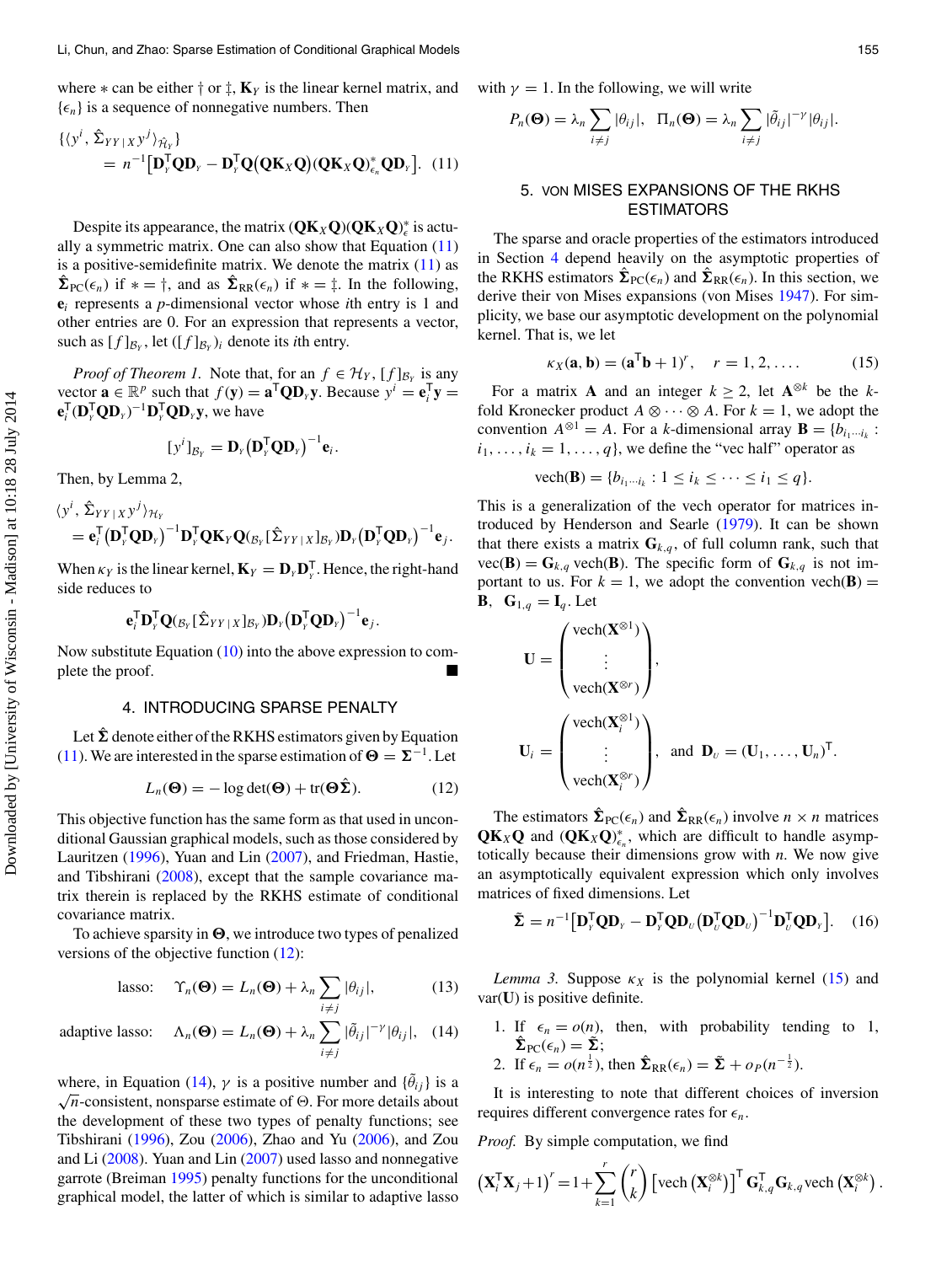Hence,  $\mathbf{K}_X = \mathbf{J}_n + \mathbf{D}_U \mathbf{CD}_U^{\mathsf{T}}$  where  $\mathbf{C} = \text{diag}(\begin{pmatrix} r \\ 1 \end{pmatrix} \mathbf{G}_{1,q}^{\mathsf{T}} \mathbf{G}_{1,q}, \dots,$  $\binom{r}{r} \mathbf{G}_{r,q}^{\mathsf{T}} \mathbf{G}_{r,q}$ ). So,

$$
\mathbf{Q}\mathbf{K}_X\mathbf{Q} = \mathbf{Q}\mathbf{D}_U\mathbf{C}\mathbf{D}_U^{\mathsf{T}}\mathbf{Q}.
$$
 (17)

Let *s* be the dimension of **U**. Then, rank( $QK_XQ$ ) = *s*. Let  $\lambda_1 \geq \cdots \geq \lambda_s > 0$  be the nonzero eigenvalues and  $\mathbf{v}_1, \ldots, \mathbf{v}_s$  be the corresponding vectors of this matrix. Since  $\lambda_1, \ldots, \lambda_s$  are also eigenvalues of  $n(n^{-1}C^{\frac{1}{2}}D_U^TQD_UC^{\frac{1}{2}})$ , which converges in probability to the positive-definite matrix  $\mathbf{C}^{\frac{1}{2}}$  var(**U**) $\mathbf{C}^{\frac{1}{2}}$  , we have  $\lambda_s = nc + o_P(n)$  for some  $c > 0$ . This, together with  $\epsilon_n = o(n)$ ,  $\text{implies} (\mathbf{Q}\mathbf{K}_X\mathbf{Q})_{\epsilon_n}^{\dagger} = (\mathbf{Q}\mathbf{D}_U\mathbf{C}\mathbf{D}_U^{\mathsf{T}}\mathbf{Q})^{\dagger}$  with probability tending to 1. Consequently, with probability tending to 1,

$$
\hat{\Sigma}_{PC}(\epsilon_n) = n^{-1} [\mathbf{D}_{Y}^{\mathsf{T}} \mathbf{Q} \mathbf{D}_{Y} - \mathbf{D}_{Y}^{\mathsf{T}} \mathbf{Q} (\mathbf{Q} \mathbf{D}_{U} \mathbf{C} \mathbf{D}_{U}^{\mathsf{T}} \mathbf{Q}) (\mathbf{Q} \mathbf{D}_{U} \mathbf{C} \mathbf{D}_{U}^{\mathsf{T}} \mathbf{Q})^{\dagger} \mathbf{Q} \mathbf{D}_{Y}].
$$
 (18)

Now it is easy to verify that if **B**  $\in \mathbb{R}^{s \times t}$  is a matrix of full column rank and  $\mathbf{A} \in \mathbb{R}^{t \times t}$  is a positive-definite matrix, then

$$
(\mathbf{BAB}^{\mathsf{T}})(\mathbf{BAB}^{\mathsf{T}})^{\dagger} = \mathbf{B}(\mathbf{B}^{\mathsf{T}}\mathbf{B})^{-1}\mathbf{B}^{\mathsf{T}}.
$$
 (19)

Thus, the right-hand side of Equation (18) is  $\tilde{\Sigma}$ , which proves part 1. To prove part 2, we first note that

$$
(\mathbf{Q}\mathbf{K}_{X}\mathbf{Q})(\mathbf{Q}\mathbf{K}_{X}\mathbf{Q})_{\epsilon_{n}}^{\mathsf{T}}
$$
  
= 
$$
\left(\mathbf{Q}\mathbf{K}_{X}\mathbf{Q}-\sum_{i=1}^{s}\frac{\lambda_{i}\epsilon_{n}}{\lambda_{i}+\epsilon_{n}}\mathbf{v}_{i}\mathbf{v}_{i}^{\mathsf{T}}\right)(\mathbf{Q}\mathbf{K}_{X}\mathbf{Q})^{\dagger}.
$$
 (20)

Since the function  $-\epsilon_n/(\epsilon_n + \lambda)$  is increasing for  $\lambda > 0$ , we have

$$
-\frac{\epsilon_n}{\lambda_s+\epsilon_n}(\mathbf{Q}\mathbf{K}_X\mathbf{Q})(\mathbf{Q}\mathbf{K}_X\mathbf{Q})^{\dagger} \leq (\mathbf{Q}\mathbf{K}_X\mathbf{Q})(\mathbf{Q}\mathbf{K}_X\mathbf{Q})^{\dagger}_{\epsilon_n} -(\mathbf{Q}\mathbf{K}_X\mathbf{Q})(\mathbf{Q}\mathbf{K}_X\mathbf{Q})^{\dagger} \leq 0.
$$

Hence,

$$
0 \ge n^{-1} \mathbf{D}_{Y}^{\mathsf{T}} \mathbf{Q} \big[ (\mathbf{Q} \mathbf{K}_{X} \mathbf{Q}) (\mathbf{Q} \mathbf{K}_{X} \mathbf{Q})_{\epsilon_{n}}^{\dagger} - (\mathbf{Q} \mathbf{K}_{X} \mathbf{Q}) (\mathbf{Q} \mathbf{K}_{X} \mathbf{Q})^{\dagger} \big] \mathbf{Q} \mathbf{D}_{Y} \n\ge -\frac{\epsilon_{n}}{\lambda_{s} + \epsilon_{n}} n^{-1} \mathbf{D}_{Y}^{\mathsf{T}} \mathbf{Q} (\mathbf{Q} \mathbf{K}_{X} \mathbf{Q}) (\mathbf{Q} \mathbf{K}_{X} \mathbf{Q})^{\dagger} \mathbf{Q} \mathbf{D}_{Y},
$$
\n(21)

By Equation (19),

$$
n^{-1} \mathbf{D}_{\mathbf{y}}^{\mathsf{T}} \mathbf{Q}(\mathbf{Q} \mathbf{K}_{\mathbf{X}} \mathbf{Q})(\mathbf{Q} \mathbf{K}_{\mathbf{X}} \mathbf{Q})^{\dagger} \mathbf{Q} \mathbf{D}_{\mathbf{y}} = (n^{-1} \mathbf{D}_{\mathbf{y}}^{\mathsf{T}} \mathbf{Q} \mathbf{D}_{\mathbf{y}}) (n^{-1} \mathbf{D}_{\mathbf{y}}^{\mathsf{T}} \mathbf{Q} \mathbf{D}_{\mathbf{y}})^{-1} (n^{-1} \mathbf{D}_{\mathbf{y}} \mathbf{Q} \mathbf{D}_{\mathbf{y}}) \n\xrightarrow{P} \text{cov}(\mathbf{Y}, \mathbf{U})[\text{var}(\mathbf{U})]^{-1} \text{cov}(\mathbf{U}, \mathbf{Y}).
$$

Hence, the right-hand side of Equation  $(21)$  is of the order  $o_P (n^{-\frac{1}{2}})$ . In other words,

$$
\hat{\Sigma}_{RR}(\epsilon_n) \n= n^{-1} [\mathbf{D}_{\gamma}^{\mathsf{T}} \mathbf{Q} \mathbf{D}_{\gamma} - \mathbf{D}_{\gamma}^{\mathsf{T}} \mathbf{Q} (\mathbf{Q} \mathbf{D}_{\upsilon} \mathbf{C} \mathbf{D}_{\upsilon}^{\mathsf{T}} \mathbf{Q}) (\mathbf{Q} \mathbf{D}_{\upsilon} \mathbf{C} \mathbf{D}_{\upsilon}^{\mathsf{T}} \mathbf{Q})^{\dagger} \mathbf{Q} \mathbf{D}_{\gamma} ] \n+ o_P (n^{-\frac{1}{2}}).
$$

Here, we evoke Equation (19) again to complete the proof.  $\blacksquare$ 

Note that when  $r = 1$  and  $p < n$ , and  $\epsilon_n = 0$ ,  $\hat{\Sigma}_{\text{PC}}(\epsilon_n)$  reduces to

$$
n^{-1} \left[ \mathbf{D}_{Y}^{\mathsf{T}} \mathbf{Q} \mathbf{D}_{Y} - \mathbf{D}_{Y} \mathbf{Q} \mathbf{D}_{X} (\mathbf{D}_{X}^{\mathsf{T}} \mathbf{Q} \mathbf{D}_{X})^{-1} \mathbf{D}_{X} \mathbf{Q} \mathbf{D}_{Y} \right]
$$
  
= 
$$
\text{var}_{n}(\mathbf{Y}) - \text{cov}_{n}(\mathbf{Y}, \mathbf{X}) [\text{var}_{n}(\mathbf{X})]^{-1} \text{cov}_{n}(\mathbf{X}, \mathbf{Y}),
$$

where  $var_n(\cdot)$  and  $cov_n(\cdot, \cdot)$  denote the sample variance and covariance matrices. This is exactly the sample estimate of the residual variance for linear regression.

Lemma 3 allows us to derive the asymptotic expansions of  $\hat{\Sigma}_{\text{PC}}(\epsilon_n)$  and  $\hat{\Sigma}_{\text{RR}}(\epsilon_n)$  from that of  $\tilde{\Sigma}$ , which is a (matrix-valued) function of sample moments. Let  $F$  be a convex family of probability measures defined on  $\Omega_{XY}$  that contains all the empirical distributions  $\mathbb{P}_n$  and the true distribution  $\mathbb{P}_0$  of  $(\mathbf{X}, \mathbf{Y})$ . Let  $T : \mathcal{F} \to \mathbb{R}^{p \times p}$  be the following statistical functional:

$$
\mathbb{P} \mapsto \text{var}_{\mathbb{P}}(\mathbf{Y}) - \text{cov}_{\mathbb{P}}(\mathbf{Y}, \mathbf{U})[\text{var}_{\mathbb{P}}(\mathbf{U})]^{-1} \text{cov}_{\mathbb{P}}(\mathbf{U}, \mathbf{Y}). \quad (22)
$$

In this notation,  $\tilde{\Sigma} = T(\mathbb{P}_n)$ . In the following, we use var and cov to denote the variance and covariance under  $\mathbb{P}_0$ . For the polynomial kernel (15), the evaluation  $T(\mathbb{P}_0)$  has a special meaning, as described in the next lemma. Its proof is standard, and is omitted.

*Lemma 4.* Suppose:

- 1. Entries of  $\mathbb{E}(\mathbf{Y} | \mathbf{X})$  are polynomials in  $X^1, \ldots, X^q$  of degrees no more than *r*;
- 2. **Y** | **X** ∼  $N(\mathbb{E}(Y | X), \Sigma)$ , where  $\Sigma$  is a nonrandom matrix.

Then,  $T(\mathbb{P}_0) = \Sigma$ .

Let  $\mathbb{P}_{\alpha} = (1 - \alpha)\mathbb{P}_{0} + \alpha \mathbb{P}_{n}$ , where  $\alpha \in [0, 1]$ . Let  $D_{\alpha}$  denote the differential operator  $\partial/\partial \alpha$ , and let  $D_{\alpha=0}$  denote the operation of taking derivative with respect to  $\alpha$  and then evaluating the derivative at  $\alpha = 0$ . It is well known that if *T* is Hadamard differentiable with respect to the norm  $\|\cdot\|_{\infty}$  in *F*, then

<span id="page-4-3"></span><span id="page-4-2"></span><span id="page-4-1"></span>
$$
T(\mathbb{P}_n) = T(\mathbb{P}_0) + D_{\alpha=0} T(\mathbb{P}_\alpha) + o_P(n^{-\frac{1}{2}}). \tag{23}
$$

Since the functional *T* in our case is a smooth function of sample moments, it is Hadamard differentiable under very general conditions. See, for example, Reeds [\(1976\)](#page-15-21), Fernholz [\(1983\)](#page-15-22), Bickel et al. [\(1993\)](#page-15-23), and Ren and Sen [\(1991\)](#page-15-24). The next lemma can be verified by straightforward computation.

<span id="page-4-0"></span>*Lemma 5.* Let  $V_1$  and  $V_2$  be square-integrable random vectors. Then,

$$
D_{\alpha=0}[\mathrm{cov}_{\mathbb{P}_{\alpha}}(\mathbf{V}_1,\mathbf{V}_2)] = \mathbb{E}_n \mathbf{q}(\mathbf{V}_1,\mathbf{V}_2) - \mathbb{E} \mathbf{q}(\mathbf{V}_1,\mathbf{V}_2),
$$

where  $q(V_1, V_2) = (V_1 - \mathbb{E}V_1)(V_2 - \mathbb{E}V_2)^T$ .

We will adopt the following notational system:

$$
\mu_Y = \mathbb{E}(\mathbf{Y}), \ \mu_U = \mathbb{E}(\mathbf{U}), \ \mathbf{V}_Y = \text{var}(\mathbf{Y}), \ \mathbf{V}_U = \text{var}(\mathbf{U}),
$$
\n $\mathbf{V}_{UY} = \text{cov}(\mathbf{U}, \mathbf{Y}).$ 

The next theorem gives the first-order von-Mises expansion of  $\tilde{\Sigma}$ .

*Theorem 3.* Suppose the functional in Equation (22) is Hadamard differentiable, and the conditions in Lemma 4 hold. Then,

$$
\tilde{\Sigma} = \Sigma + \mathbb{E}_n \mathbf{M} + o_P(n^{-\frac{1}{2}}),\tag{24}
$$

where  $M = M_0 - EM_0$  and

$$
\mathbf{M}_0 = \left[ \mathbf{Y} - \boldsymbol{\mu}_{\scriptscriptstyle Y} - \mathbf{V}_{\scriptscriptstyle YU} \mathbf{V}_{\scriptscriptstyle U}^{-1} (\mathbf{U} - \boldsymbol{\mu}_{\scriptscriptstyle U}) \right] \times \left[ \mathbf{Y} - \boldsymbol{\mu}_{\scriptscriptstyle Y} - \mathbf{V}_{\scriptscriptstyle YU} \mathbf{V}_{\scriptscriptstyle U}^{-1} (\mathbf{U} - \boldsymbol{\mu}_{\scriptscriptstyle U}) \right]^{\mathsf{T}}.
$$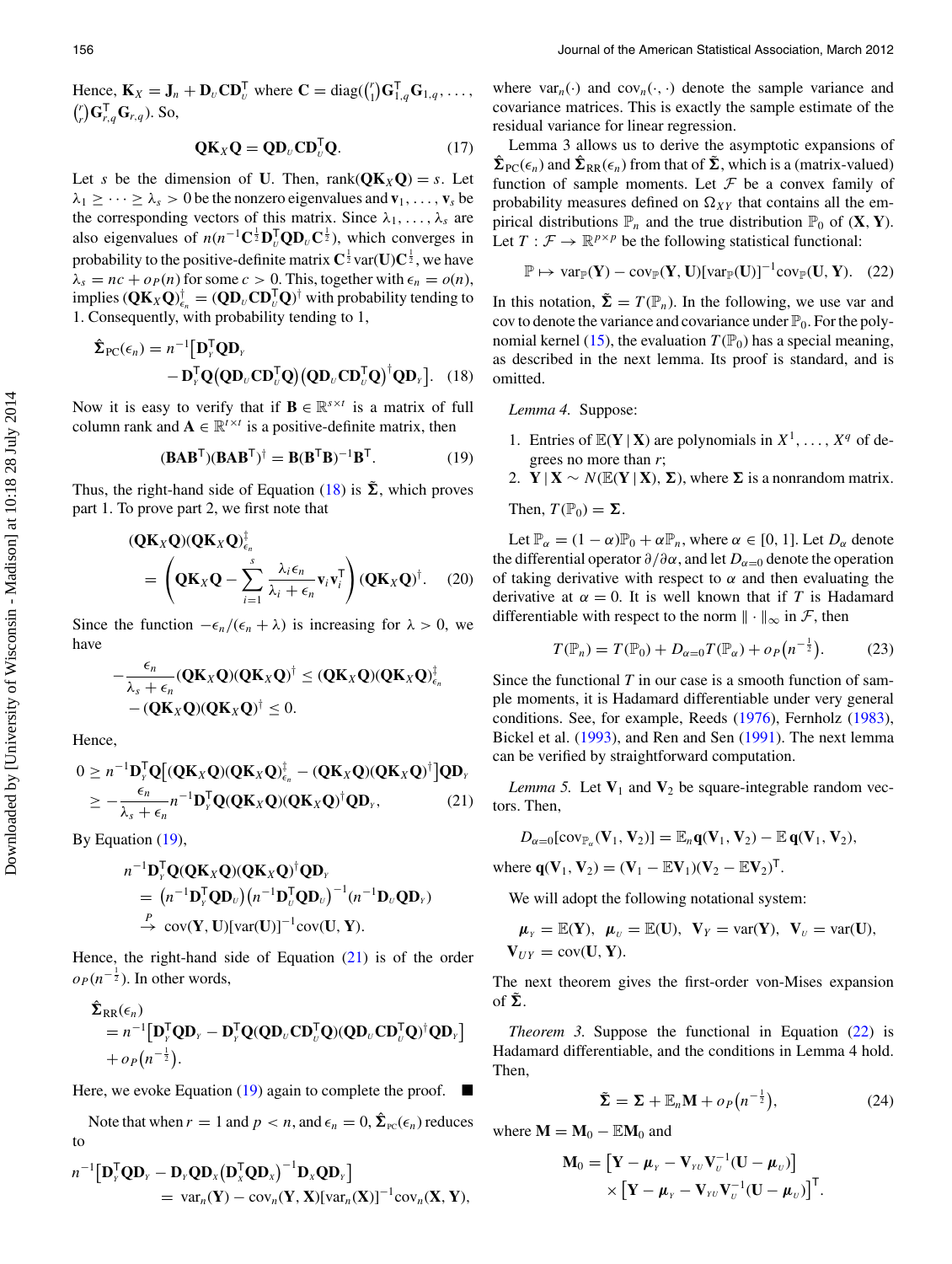*Proof.* We have

$$
D_{\alpha}T(\mathbb{P}_{\alpha}) = D_{\alpha}[\text{var}_{\mathbb{P}_{\alpha}}(\mathbf{Y})] - D_{\alpha}\{\text{cov}_{\mathbb{P}_{\alpha}}(\mathbf{Y}, \mathbf{U}) \times [\text{var}_{\mathbb{P}_{\alpha}}(\mathbf{U})]^{-1}\text{cov}_{\mathbb{P}_{\alpha}}(\mathbf{U}, \mathbf{Y})\}.
$$

We now apply Lemma 5 to obtain

$$
D_{\alpha=0}\{\text{cov}_{\mathbb{P}_{\alpha}}(\mathbf{Y},\mathbf{U})[\text{var}_{\mathbb{P}_{\alpha}}(\mathbf{U})]^{-1}\text{cov}_{\mathbb{P}_{\alpha}}(\mathbf{U},\mathbf{Y})\}\n= [\mathbb{E}_n\mathbf{q}(\mathbf{Y},\mathbf{U}) - \mathbb{E}\mathbf{q}(\mathbf{Y},\mathbf{U})]\mathbf{V}_{\scriptscriptstyle U}^{-1}\mathbf{V}_{\scriptscriptstyle UV} + \mathbf{V}_{\scriptscriptstyle \text{VU}}D_{\alpha=0}\n\times\{[\text{var}_{\mathbb{P}_{\alpha}}(\mathbf{U})]^{-1}\} \mathbf{V}_{\scriptscriptstyle UV} + \mathbf{V}_{\scriptscriptstyle \text{VU}}\mathbf{V}_{\scriptscriptstyle U}^{-1}[\mathbb{E}_n\mathbf{q}(\mathbf{U},\mathbf{Y}) - \mathbb{E}\mathbf{q}(\mathbf{U},\mathbf{Y})].
$$

By the chain rule for differentiation and Lemma 5,

$$
D_{\alpha=0}\{[\mathrm{var}_{\mathbb{P}_{\alpha}}(\mathbf{U})]^{-1}\}=-\mathbf{V}_{\alpha}^{-1}[\mathbb{E}_{n}\mathbf{q}(\mathbf{U},\mathbf{U})-\mathbb{E}\mathbf{q}(\mathbf{U},\mathbf{U})]\mathbf{V}_{\alpha}^{-1}.
$$

Hence,

$$
D_{\alpha=0}T(\mathbb{P}_{\alpha}) = [\mathbb{E}_n \mathbf{q}(\mathbf{Y}, \mathbf{Y}) - \mathbb{E}\mathbf{q}(\mathbf{Y}, \mathbf{Y})] - [\mathbb{E}_n \mathbf{q}(\mathbf{Y}, \mathbf{U})^{\mathsf{T}} - \mathbb{E}\mathbf{q}(\mathbf{Y}, \mathbf{U})]\mathbf{V}_U^{-1}\mathbf{V}_{UY} + \mathbf{V}_{\scriptscriptstyle YU}\mathbf{V}_U^{-1} [\mathbb{E}_n \mathbf{q}(\mathbf{U}, \mathbf{U}) - \mathbb{E}\mathbf{q}(\mathbf{U}, \mathbf{U})]\mathbf{V}_U^{-1}\mathbf{V}_{UY} - \mathbf{V}_{\scriptscriptstyle YU}\mathbf{V}_U^{-1} [\mathbb{E}_n \mathbf{q}(\mathbf{U}, \mathbf{Y}) - \mathbb{E}\mathbf{q}(\mathbf{U}, \mathbf{Y})].
$$

This can be rewritten as  $\mathbb{E}_n \mathbf{M}_0 - \mathbb{E} \mathbf{M}_0$ , where  $\mathbf{M}_0$  is the matrix in the theorem.

Using this expansion, we can write down the asymptotic distribution of  $\tilde{\Sigma}$ .

*Corollary 1.* Suppose the functional in Equation (22) is Hadamard differentiable. Then,

$$
\sqrt{n}\text{vec}(\tilde{\Sigma} - \Sigma) \stackrel{\mathcal{D}}{\rightarrow} N(0, \Xi),\tag{25}
$$

where

$$
\Xi = (\mathbf{I}_p, -\mathbf{V}_{\scriptscriptstyle{YU}}\mathbf{V}_{\scriptscriptstyle{U}}^{-1})^{\otimes 2} \text{ var}\left[\begin{pmatrix} \mathbf{Y} - \boldsymbol{\mu}_{\scriptscriptstyle{Y}} \\ \mathbf{U} - \boldsymbol{\mu}_{\scriptscriptstyle{U}} \end{pmatrix} \right] \otimes \begin{pmatrix} \mathbf{Y} - \boldsymbol{\mu}_{\scriptscriptstyle{Y}} \\ \mathbf{U} - \boldsymbol{\mu}_{\scriptscriptstyle{Y}} \end{pmatrix} \right] \left(\begin{pmatrix} \mathbf{I}_p \\ -\mathbf{V}_{\scriptscriptstyle{U}}^{-1}\mathbf{V}_{\scriptscriptstyle{UY}} \end{pmatrix}^{\otimes 2}.
$$

By Lemma 3, Theorem 3, and Slutsky's theorem, we arrive at the following von Mises expansions for the two RKHS estimators  $\hat{\Sigma}_{\text{PC}}(\epsilon_n)$  and  $\hat{\Sigma}_{\text{RR}}(\epsilon_n)$  of the conditional variance  $\Sigma$ .

*Corollary 2.* Suppose the functional in Equation (22) is Hadamard differentiable, and the conditions in Lemma 4 hold.

\n- 1. If 
$$
\epsilon_n = o(n^{\frac{1}{2}})
$$
, then  $\hat{\Sigma}_{RR}(\epsilon_n)$  has expansion (24).
\n- 2. If  $\epsilon_n = o(n)$ , then  $\hat{\Sigma}_{PC}(\epsilon_n)$  has expansion (24).
\n

Although in this article we have only studied the asymptotic distribution for the polynomial kernel, the basic formulation and analysis could potentially be extended to other kernels under some regularity conditions. We leave this to future research.

# 6. SPARSITY AND ASYMPTOTIC DISTRIBUTION: THE LASSO

In this section, we study the asymptotic properties of the sparse estimator based on the objective function  $\Upsilon_n(\Theta)$  in Equation (13). Let  $\mathbb{S}^{p \times p}$  denote the class of all  $p \times p$  symmetric matrices. For a matrix  $\mathbf{A} \in \mathbb{S}^{p \times p}$ , let  $\sigma_i(\mathbf{A})$  be the *i*th eigenvalue of **A**. Note that, for any integer *r*, we have

<span id="page-5-0"></span>
$$
tr(\mathbf{A}^r) = \sum_{i=1}^p \sigma_i^r(\mathbf{A}).
$$
 (26)

Let  $E_n$  be the sample estimate of E; that is,  $E_n = \{(i, j) : \hat{\theta}_{ij} \neq j$ 0}, where  $\hat{\Theta} = {\{\hat{\theta}_{ij}\}}$  is the minimizer of Equation (13). Fol-lowing Lauritzen [\(1996\)](#page-15-7), for a matrix  $A = \{a_{ij}\}\$ and a graph  $G = (\Gamma, E)$ , let  $A(G)$  denote the matrix that sets  $a_{ij}$  to 0 whenever  $(i, j) \notin E$ . Let

<span id="page-5-4"></span>
$$
\mathbb{R}^{p \times p}(\mathcal{G}) = \{ \mathbf{A}(\mathcal{G}) : \mathbf{A} \in \mathbb{R}^{p \times p} \}, \mathbb{S}^{p \times p}(\mathcal{G})
$$
  
= 
$$
\{ \mathbf{A}(\mathcal{G}) : \mathbf{A} \in \mathbb{S}^{p \times p} \}.
$$

We define a bivariate sign function as follows. For any numbers *a*, *b*, let

$$
sign(a, b) = sign(a)I(a \neq 0) + sign(b)I(a = 0).
$$

The following lemma will prove useful. Its proof is omitted.

*Lemma 6.* The bivariate sign function  $sign(a, b)$  has the following properties:

- 1. For any  $c_1 > 0$ ,  $c_2 > 0$ ,  $sign(c_1a, c_2b) = sign(a, b)$ ;
- 2. For sufficiently small  $|b|$ ,  $|a + b| |a| = \text{sign}(a, b)b$ .

<span id="page-5-5"></span>The next theorem generalizes Theorem 1 of Yuan and Lin [\(2007\)](#page-15-1). It applies to any random matrix  $\hat{\Sigma}$  with expansion (24), including  $\hat{\Sigma}_{\text{PC}}(\epsilon_n)$  and  $\hat{\Sigma}_{\text{RR}}(\epsilon_n)$ .

*Theorem 4.* Suppose (**X**, **Y**) follows CGGM with respect to a graph  $(\Gamma, E)$ . Let  $\hat{\Theta}$  be the minimizer of Equation (13), where  $\sqrt{n}\lambda_n \to \lambda_0 > 0$  and  $\hat{\Sigma}$  having the expansion (24). Let **W**  $\in$  $\mathbb{R}^{p \times p}$  be a random matrix such that vec(**W**) is distributed as  $N[0, \text{var}(\text{vec}(\mathbf{M}))]$ . Then, the following assertions hold.

- 1.  $0 < \lim_{n \to \infty} \mathbb{P}(E_n = E) < 1;$
- 2. For any  $\epsilon > 0$ , there is a  $\lambda_0 > 0$  such that  $\lim_{n \to \infty} \mathbb{P}(E_n =$  $E$ ) > 1 –  $\epsilon$ ;
- 3.  $\sqrt{n}(\hat{\Theta} \Theta_0) \stackrel{\mathcal{D}}{\rightarrow} \text{argmin}\{\Phi(\Delta, W) : \Delta \in \mathbb{S}^{p \times p}\},\text{ where}$

<span id="page-5-1"></span>
$$
\Phi(\mathbf{\Delta}, \mathbf{W}) = \text{tr}(\mathbf{\Delta} \Sigma \mathbf{\Delta} \Sigma / 2 + \mathbf{\Delta} \mathbf{W}) + \lambda_0 \sum_{i \neq j} \text{sign}(\theta_{0,ij}, \delta_{ij}) \delta_{ij}.
$$

<span id="page-5-3"></span>The inequality  $\lim_{n\to\infty} \mathbb{P}(E_n = E) > 0$  implies that, as  $n \to$  $\infty$ , there is a positive probability to estimate a parameter as 0 when it is 0. A stronger property is that this probability tends to 1. For clarity, we refer to the former property as *sparsity*, and the latter as *sparsistency* (see Fan and Li [2001;](#page-15-25) Lam and Fan [2009\)](#page-15-5). According to this definition, the two inequalities in part 1 mean that lasso is sparse but not sparsistent. Note that the unconstrained maximum likelihood estimate—and indeed any regular estimate—is not sparse. Part 2 means that, even though lasso is not sparsistent, we can make it as close to sparsistent as we wish by choosing a sufficiently large  $\lambda_0$ . Part 3 gives the as we wish by choosing a sufficiently large  $\lambda_0$ . Fart 5 gives the asymptotic distribution of  $\sqrt{n}(\hat{\Theta} - \Theta_0)$ . It is not the same as that of the maximum likelihood estimate under the constraint  $\theta_{ij} =$ 0 for  $(i, j) \in E^c$ . That is, it does not have the oracle property. The proof of part 3 is similar to that of Theorem 1 in Yuan and Lin [\(2007\)](#page-15-1) in the context of GGM. However, to our knowledge there were no previous results parallel to parts 1 and 2 for GGM. Knight and Fu [\(2000\)](#page-15-26) contains some basic ideas for the asymptotics for lasso-type estimators.

<span id="page-5-2"></span>*Proof of Theorem 2.* We prove the three assertions in the order *3, 1, 2*.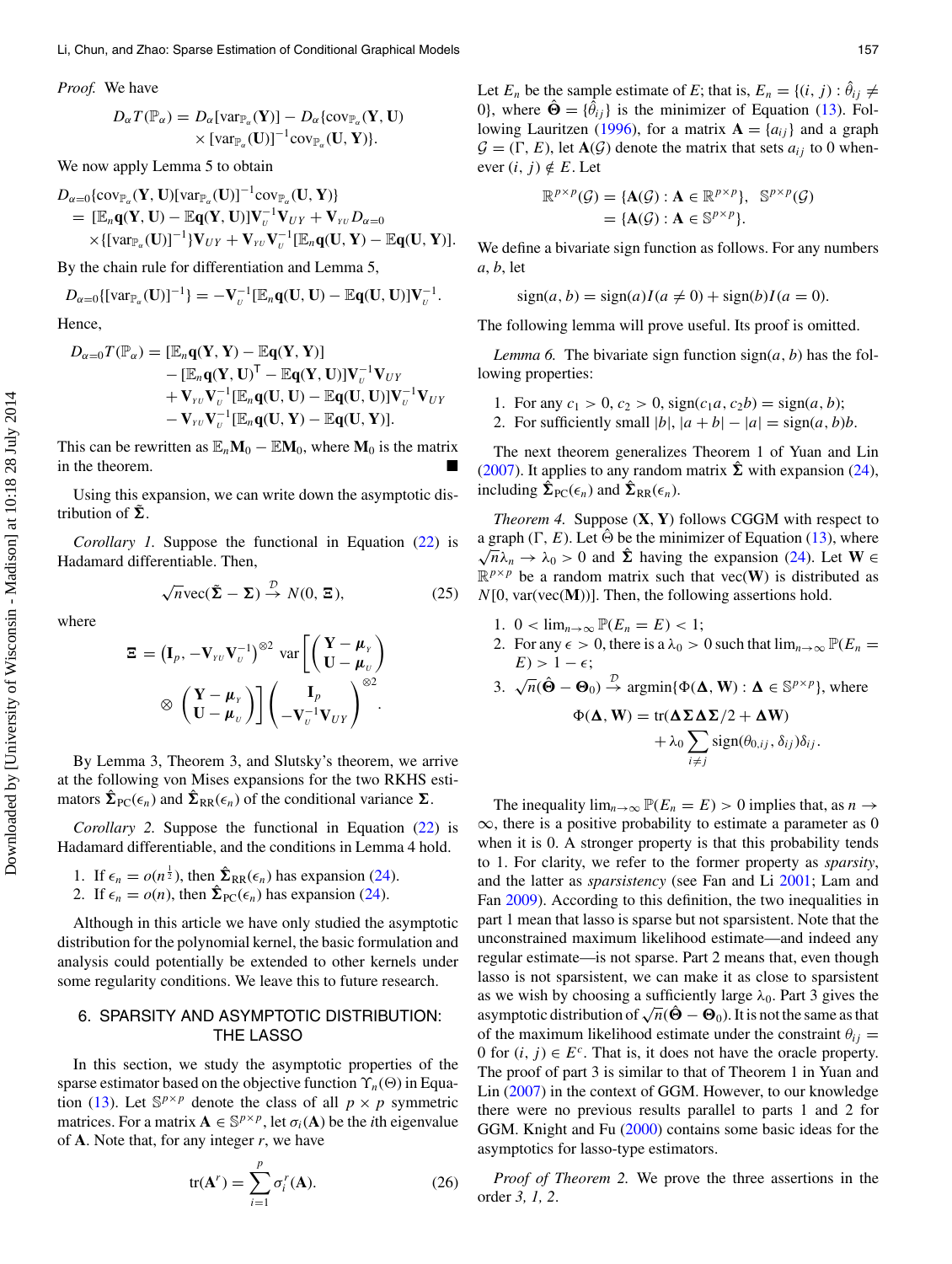3. Let  $\mathbf{\Theta}_0$  be the true value of  $\mathbf{\Theta}$ , and let

$$
\Phi_n(\mathbf{\Delta}) = n[\Upsilon_n(\mathbf{\Theta}_0 + n^{-1/2}\mathbf{\Delta}) - \Upsilon_n(\mathbf{\Theta}_0)].
$$

By an argument similar to Yuan and Lin ( [2007,](#page-15-1) Theorem 1), it can be shown that

$$
n[L_n(\Theta_0 + n^{-1/2}\Delta) - L_n(\Theta_0)]
$$
  
= tr( $\Delta \Sigma \Delta \Sigma$ )/2 + n<sup>1/2</sup>tr( $\Delta \mathbb{E}_n$ M),  

$$
n[P_n(\Theta_0 + n^{-1/2}\Delta) - P_n(\Theta_0)]
$$
  
=  $\lambda_0 \sum_{i \neq j} sign(\theta_{0,ij}, \delta_{ij})\delta_{ij} + o(1).$ 

Since  $n^{1/2} \mathbb{E}_n \mathbf{M} \stackrel{\mathcal{D}}{\rightarrow} \mathbf{W}$ , we have

$$
\Phi_n(\mathbf{\Delta}) \stackrel{\mathcal{D}}{\rightarrow} \text{tr}(\mathbf{\Delta} \Sigma \mathbf{\Delta} \Sigma / 2 + \mathbf{\Delta} \mathbf{W}) + \lambda_0 \sum_{i \neq j} \text{sign}(\theta_{0,ij}, \delta_{ij}) \delta_{ij}
$$
  
=  $\Phi(\mathbf{\Delta}, \mathbf{W}).$ 

Both  $\Phi_n(\Delta)$  and  $\Phi(\Delta, W)$  are strictly convex with probability 1. Applying Theorem 4.4 of Geyer [\(1994\)](#page-15-27) we see that

$$
\mathrm{argmin}\{\Phi_n(\mathbf{\Delta}): \mathbf{\Delta} \in \mathbb{S}^{p \times p}\} \stackrel{\mathcal{D}}{\rightarrow} \mathrm{argmin}\{\Phi(\mathbf{\Delta}, \mathbf{W}): \mathbf{\Delta} \in \mathbb{S}^{p \times p}\}.
$$

However, by construction, if  $\hat{\Delta}$  is the (almost surely unique) minimizer of  $\Phi_n(\mathbf{\Delta})$ , then  $\hat{\mathbf{\Delta}} = n^{1/2}(\hat{\mathbf{\Theta}} - \mathbf{\Theta}_0)$ . This proves part 3.

*1*. For a generic function  $f(t)$  defined on  $t \in \mathbb{R}^s$ , let  $\partial_t^L$  and  $\partial_{t_i}^R$  be the left and right partial derivatives with respect to the *i*th component of **t**. When  $f$  is differentiable with respect to  $t_i$ , we write  $\partial_{t_i} = \partial_{t_i}^L = \partial_{t_i}^R$ . Note that  $E_n = E$  if and only if  $\Phi(\Delta, W)$  is minimized within  $\mathbb{S}^{p \times p}(\mathcal{G})$ . This happens if and only if

$$
\partial_{\delta_{ij}}^L \Phi(\mathbf{\Delta}, \mathbf{W}) \le 0 \le \partial_{\delta_{ij}}^R \Phi(\mathbf{\Delta}, \mathbf{W}), \quad (i, j) \in \Gamma \times \Gamma, \ i \ge j,
$$
  
and  

$$
\mathbf{\Delta} \in \mathbb{S}^{p \times p}(\mathcal{G}). \tag{27}
$$

Here, we only consider the cases  $i \geq j$  because  $\Delta$  is a symmetric matrix. Let

$$
L(\mathbf{\Delta}, \mathbf{W}) = \text{tr}(\mathbf{\Delta} \Sigma \mathbf{\Delta} \Sigma / 2 + \mathbf{\Delta} \mathbf{W}),
$$
  

$$
P(\mathbf{\Delta}, \mathbf{W}) = \lambda_0 \sum_{i \neq j} \text{sign}(\theta_{0,ij}, \delta_{ij}) \delta_{ij}.
$$

Then,  $\partial L(\Delta, \mathbf{W})/\partial \Delta = \Sigma \Delta \Sigma + \mathbf{W}$ . For  $(i, j) \in E$ ,  $P(\Delta, \mathbf{W})$ is differentiable with respect to  $\delta_{ij}$  and  $\partial_{\delta_{ij}}P(\Delta, W) =$  $\lambda_0$ sign( $\theta_{0,ij}$ ). For  $(i, j) \in E^c$ ,  $P(\Delta, W)$  is not differentiable with respect to  $\delta_{ij}$ , but has left and right derivatives, given by  $\partial_{\delta_{ij}}^L P(\mathbf{\Delta}, \mathbf{W}) = -\lambda_0$  and  $\partial_{\delta_{ij}}^R P(\mathbf{\Delta}, \mathbf{W}) = \lambda_0$ . Condition (27) now reduces to

$$
\begin{cases}\n(\Sigma \Delta \Sigma)_{ij} + w_{ij} + s_{ij} = 0, & \text{if } (i, j) \in E, i \geq j, \\
(\Sigma \Delta \Sigma)_{ij} + w_{ij} \in [-\lambda_0, \lambda_0], & \text{if } (i, j) \in E^c, i \geq j,\n\end{cases}
$$
\n(28)

where  $\Delta \in \mathbb{S}^{p \times p}(\mathcal{G})$ ,  $s_{ij} = \lambda_0 \text{sign}(\theta_{0,ij})$  if  $(i, j) \in E$  and  $i \neq j$ j and  $s_{ij} = 0$  if  $i = j$ .

Now consider the event

$$
G = \{ \{w_{ij} : i \ge j\} : \text{Equation (28) is satisfied for some } \Delta \in \mathbb{S}^{p \times p}(\mathcal{G}) \}.
$$

We need to show that  $\mathbb{P}(G) > 1$ . Since  $\Delta$  belongs to  $\mathbb{S}^{p \times p}(\mathcal{G})$ , it has as many free parameters as there are equations in the first line of Equation (28). Since  $\Sigma$  is a nonsingular matrix, <span id="page-6-2"></span>for any  $\{w_{ij} : i \ge j, (i, j) \in E\}$ , there exists a unique  $\Delta$  that satisfies the first line of Equation  $(28)$  and it is a linear function of  $\{w_{ij} : (i, j) \in E, i \geq j\}$ . Writing this function as  $\Delta(\{w_{ij}\}$ :  $(i, j) \in E, i \geq j$ , we see that Equation (28) is satisfied if and only if

$$
[\Sigma \Delta(\{w_{\mu\nu} : (\mu, \nu) \in E, \mu \ge \nu\}) \Sigma]_{ij} + w_{ij} \in [-\lambda_0, \lambda_0],
$$
  
for  $i \ge j$ ,  $(i, j) \in E^c$ .

Since the mapping

$$
\tau : \{w_{ij} : i \geq j\} \mapsto \{2[\Sigma \Delta(\{w_{\mu\nu} : (\mu, \nu) \in E, \mu \geq \nu\})\Sigma]_{ij} +2w_{ij} : i \geq j, (i, j) \in E^c\}
$$

from  $\mathbb{R}^{p(p+1)}$  to  $\mathbb{R}^{\text{card}(E^c)/2}$  is continuous, the set  $\tau^{-1}[(-\lambda_0, \lambda_0)^{\text{card}(E^c)/2}]$  is open in  $\mathbb{R}^{p(p+1)/2}$ . Furthermore, this open set is nonempty because if we let

$$
w_{ij} = -[\Sigma \Delta(\{w_{\mu\nu} : (\mu, \nu) \in E, \mu \ge \nu\})\Sigma]_{ij},
$$
  
for  $(i, j) \in E^c, i \ge j$ ,

<span id="page-6-1"></span>then  $\tau({w_{ij} : i \geq j}) = 0$ . Because  ${w_{ij} : i \geq j}$  has a multivariate normal distribution with a nonsingular covariance matrix, any nonempty open set in  $\mathbb{R}^{p(p+1)/2}$  has positive probability. This proves  $\lim_{n\to\infty} \mathbb{P}(E_n = E) > 0$ .

Similarly, the set  $\tau^{-1}[(\lambda_0, 3\lambda_0)^{\text{card}(E^c)/2}]$  is open in  $\mathbb{R}^{p(p+1)/2}$ , and if we let

$$
w_{ij} = -[\Sigma \Delta(\{w_{\mu\nu} : (\mu, \nu) \in E, \mu \ge \nu\})\Sigma]_{ij} + 2\lambda_0,
$$
  
for  $(i, j) \in E^c, i \ge j$ ,

then  $\tau({w_{ij} : i \geq j}) = (2\lambda_0, ..., 2\lambda_0)^T \in (\lambda_0, 3\lambda_0)^{\text{card}(E^c)/2}.$ Hence, the W-probability of  $\tau^{-1}[(\lambda_0, 3\lambda_0)^{\text{card}(E^c)/2}]$  is positive, implying  $\lim_{n\to\infty} \mathbb{P}(E_n = E) < 1$ .

*2*. For each  $(i, j) \in E^c$ ,  $i \geq j$ , Let  $U_{ij} = [\Sigma \Delta (\{w_{\mu\nu}\})$ .  $(\mu, \nu) \in E, \mu \ge \nu$ } $\Sigma]_{ij} + w_{ij}$ . Then, for any  $\eta > 0$ , there is a  $\lambda_0^{ij} > 0$  such that  $\mathbb{P}(U_{ij} \in [-\lambda_0^{ij}, \lambda_0^{ij}]) > 1 - \eta$ . Let  $\lambda_0 =$  $\max\{\lambda_0^{ij} : (i, j) \in E^c, i \geq j\}.$  Then,  $\mathbb{P}(U_{ij} \in [-\lambda_0, \lambda_0]) > 1$  –  $\eta$ . Hence,

$$
\lim_{n \to \infty} \mathbb{P}(E_n = E) = \mathbb{P}(U_{ij} \in [-\lambda_0, \lambda_0], (i, j) \in E^c, i \ge j)
$$
  
\n
$$
\ge 1 - \sum_{(i,j) \in E^c, i \ge j} \{1 - \mathbb{P}(U_{ij} \in [-\lambda_0, \lambda_0])\}
$$
  
\n
$$
\ge 1 - \text{card}(E^c)\eta/2.
$$

This proves part 2 because  $\eta$  can be arbitrarily small.

# <span id="page-6-0"></span>7. SPARSISTENCY AND ORACLE PROPERTY: THE ADAPTIVE LASSO

We now turn to the adaptive lasso based on Equation  $(14)$ . We still use  $\hat{\Theta} = {\hat{\theta}_{ij}}$  to denote the minimizer of Equation (14). For a matrix  $\mathbf{\Delta} = {\delta_{ij}} \in \mathbb{S}^{p \times p}$ , and a set  $C \in \Gamma \times \Gamma$ , let  $\delta_C = \{\delta_{ij} : (i, j) \in C, i \geq j\}$ , which is to be interpreted as a vector where index *i* moves first, followed by index *j*.

*Theorem 5.* Suppose that (**X**, **Y**) follows CGGM with respect to a graph  $(\Gamma, E)$ . Let  $\hat{\Theta}$  be the minimizer of Equation (14), where  $\hat{\Sigma}$  has expansion (24), and

$$
\lim_{n\to\infty}n^{1/2}\lambda_n=0, \ \lim_{n\to\infty}n^{(1+\gamma)/2}\lambda_n=\infty.
$$

Suppose  $\tilde{\Theta}$  in Equation (14) is a  $\sqrt{n}$ -consistent estimate of  $\Theta_0$  with  $\mathbb{P}(\tilde{\theta}_{ij} \neq 0) = 1$  for  $(i, j) \in E^c$ . Then,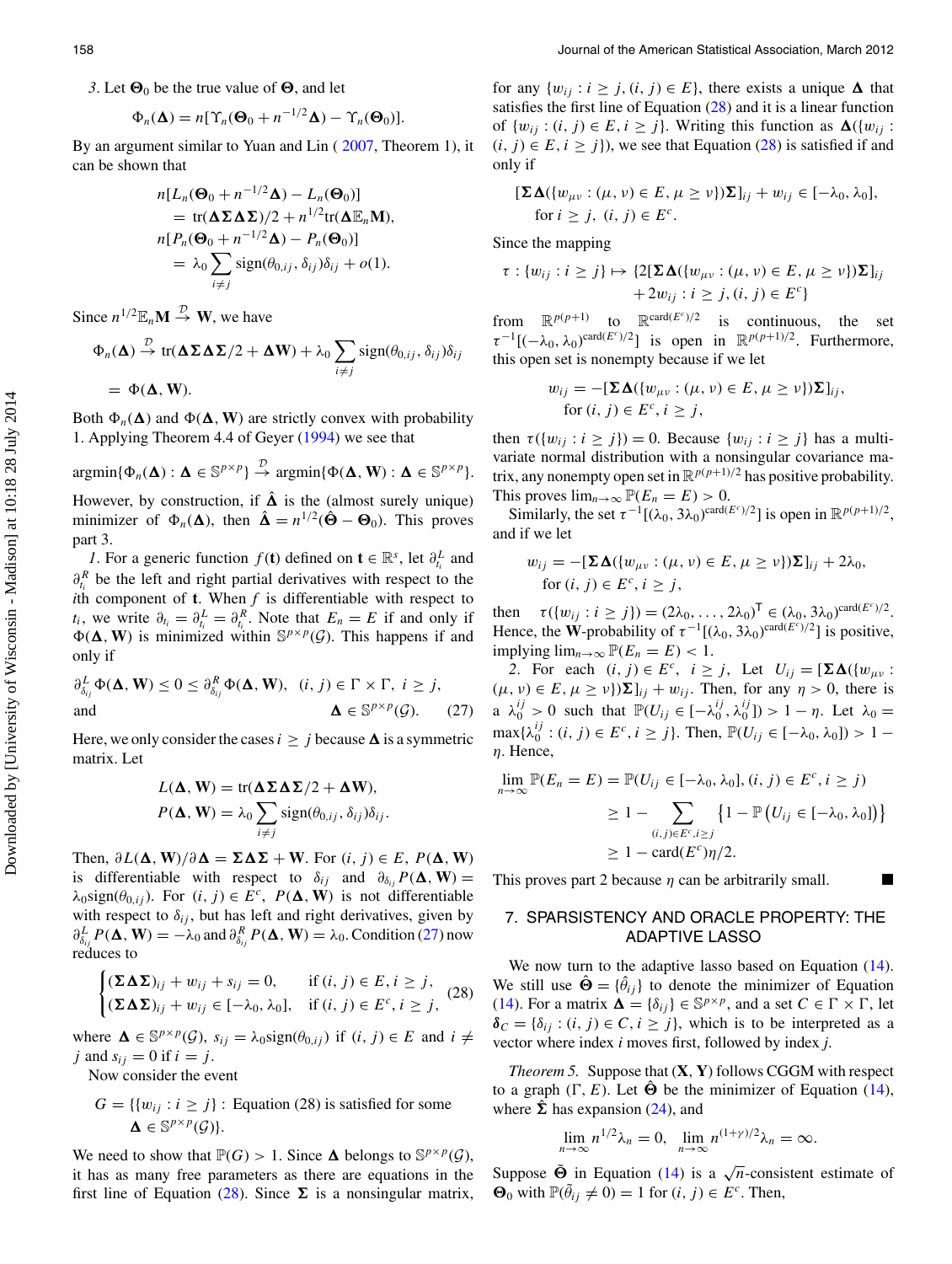1. 
$$
\lim_{n\to\infty} \mathbb{P}(E_n = E) = 1;
$$
  
\n2.  $\sqrt{n}(\hat{\Theta} - \Theta_0) \stackrel{\mathcal{D}}{\rightarrow} \text{argmin}\{L(\Delta, G) : \Delta \in \mathbb{S}^{p \times p}(\mathcal{G})\}.$ 

Part 1 asserts that the adaptive lasso is sparsistent; part 2 asserts that it is asymptotically equivalent to the minimizer of  $L(\Delta, G)$  when *E* is known. In this sense  $\hat{\Theta}$  is oracle. The condition  $P(\tilde{\theta}_{ij} \neq 0) = 1$  means that  $\tilde{\theta}_{ij}$  is not sparse, which guarantees that  $|\tilde{\theta}_{ij}|^{-\gamma}$  is well defined. For example, we can use the inverse of one of the RKHS estimates as  $\tilde{\Theta}$ .

*Proof.* Let  $\Delta \in \mathbb{S}^{p \times p}$  and  $\Psi_n(\Delta) = n[\Lambda_n(\Theta_0 + n^{-1/2}\Delta) \Lambda_n(\Theta_0)$ ]. Consider the difference

$$
n[\Pi_n(\mathbf{\Theta}_0+n^{-1/2}\mathbf{\Delta})-\Pi_n(\mathbf{\Theta}_0)]
$$
  
=  $\lambda_n n \sum_{i \neq j} |\tilde{\theta}_{ij}|^{-\gamma} (|\theta_{0,ij}+n^{-1/2}\delta_{ij}| - |\theta_{0,ij}|).$ 

By Lemma 6, for large enough *n*, the right-hand side can be rewritten as

$$
\sum_{i \neq j} n^{1/2} \lambda_n |\tilde{\theta}_{ij}|^{-\gamma} \text{sign}(\theta_{0,ij}, n^{-1/2} \delta_{ij}) \delta_{ij}.
$$
 (29)

If  $(i, j) \in E$ , then  $|\tilde{\theta}_{ij}|^{-\gamma} = O_P(1)$ . Because  $n^{1/2}\lambda_n \to 0$ , the summand for such  $(i, j)$  converges to 0 in probability. Hence, Equation (29) reduces to

$$
\sum_{(i,j)\in E^c} n^{1/2} \lambda_n |\tilde{\theta}_{ij}|^{-\gamma} \operatorname{sign}(\delta_{ij}) \delta_{ij} + o_P(1)
$$
  
= 
$$
\sum_{(i,j)\in E^c} n^{1/2} \lambda_n |\tilde{\theta}_{ij}|^{-\gamma} |\delta_{ij}| + o_P(1).
$$
 (30)

If  $(i, j) \notin E$ , then  $\tilde{\theta}_{ij} = O_P (n^{-1/2})$ , and hence

$$
n^{1/2}\lambda_n|\tilde{\theta}_{ij}|^{-\gamma}=\lambda_n n^{(1+\gamma)/2}|n^{1/2}\tilde{\theta}_{ij}|^{-\gamma}=\frac{\lambda_n n^{(1+\gamma)/2}}{O_P(1)}\stackrel{P}{\to}\infty.
$$

From this, we see that Equation (30) converges in probability to  $\infty$  unless  $\delta_{E^c} = 0$ , in which case it converges in probability to 0. In other words,

$$
n[\Pi_n(\mathbf{\Theta}_0+n^{-1/2}\mathbf{\Delta})-\Pi_n(\mathbf{\Theta}_0)] \stackrel{P}{\rightarrow} \begin{cases} 0, & \delta_{E^c}=0, \\ \infty, & \delta_{E^c}\neq 0, \end{cases}
$$

This implies that

$$
\Psi_n(\mathbf{\Delta}) \stackrel{\mathcal{D}}{\rightarrow} \Psi(\mathbf{\Delta}, \mathbf{G}), \text{ where } \Psi(\mathbf{\Delta}, \mathbf{G}) = \begin{cases} L(\mathbf{\Delta}, \mathbf{G}), & \delta_{E^c} = 0, \\ \infty, & \delta_{E^c} \neq 0. \end{cases}
$$

Since both  $\Psi_n(\Delta)$  and  $\Psi(\Delta, G)$  are convex and  $\Psi(\Delta, G)$  has a unique minimum, by the epi-convergence results of Geyer [\(1994\)](#page-15-27), we have

<span id="page-7-1"></span>
$$
\mathrm{argmin}\{\Psi_n(\mathbf{\Delta}) : \mathbf{\Delta} \in \mathbb{S}^{p \times p}\} \stackrel{\mathcal{D}}{\rightarrow} \mathrm{argmin}\{\Psi(\mathbf{\Delta}, \mathbf{G}) : \mathbf{\Delta} \in \mathbb{S}^{p \times p}\}.
$$

This proves part 2 because the right-hand side is, in fact,  $argmin\{L(\Delta, G) : \Delta \in \mathbb{S}^{p \times p}(\mathcal{G})\}$ , and the left-hand side is  $\frac{\partial \text{argmin}\{L(\mathbf{\Delta}, \mathbf{v})\}}{\sqrt{n}(\hat{\mathbf{\Theta}} - \mathbf{\Theta}_0).}$ 

The function  $\Psi(\Delta, W)$  is always minimized in a region of  $\Delta$  in which it is not  $\infty$ . As a consequence, if  $\Delta$  minimizes  $\Psi(\mathbf{\Delta}, \mathbf{W})$  over  $\mathbb{S}^{p \times p}$ , then  $\delta_{E^c} = 0$ . Hence,  $\mathbb{P}(E_n \supseteq E) \to 1$ . In the meantime, since  $\hat{\Theta} - \Theta_0 = O_P(n^{-\frac{1}{2}})$ , we have  $\hat{\theta}_{ij} =$  $\theta_{0,ij} + O_P(n^{-\frac{1}{2}})$ . If  $(i, j) \in E$ , then  $\theta_{0,ij} \neq 0$ . Thus, we see that  $\mathbb{P}(E_n \subseteq E) \to 1$ . This proves part 1.

We now derive the explicit expression of the asymptotic distribution of  $\hat{\Theta}$ . Let G be the unique matrix in  $\mathbb{R}^{p^2 \times [card(E)+p]/2}$  such that for any  $\Delta \in \mathbb{S}^{p \times p}(\mathcal{G})$ , vec $(\Delta) = \mathbf{G} \delta_E$ . For example, if  $p = 3$  and  $E = \{(1, 1), (2, 2), (3, 3), (1, 2), (2, 1), (1, 3), (3, 1)\}\$ and  $E = \{(1, 1), (2, 2), (3, 3), (1, 2), (2, 1), (1, 3), (3, 1)\},\$ then  $\delta_E = (\delta_{11}, \delta_{21}, \delta_{31}, \delta_{22}, \delta_{33})^\mathsf{T}$ , and **G** is defined by

| $\mathbf{G}^\mathsf{T} = \begin{pmatrix} 1 & 0 & 0 & 0 & 0 & 0 & 0 & 0 & 0 \\ 0 & 1 & 0 & 1 & 0 & 0 & 0 & 0 & 0 \\ 0 & 0 & 1 & 0 & 0 & 0 & 1 & 0 & 0 \\ 0 & 0 & 0 & 0 & 1 & 0 & 0 & 0 & 0 \\ 0 & 0 & 0 & 0 & 0 & 0 & 0 & 0 & 1 \end{pmatrix}.$ |  |  |  |  |  |
|------------------------------------------------------------------------------------------------------------------------------------------------------------------------------------------------------------------------------------------------|--|--|--|--|--|
|                                                                                                                                                                                                                                                |  |  |  |  |  |
|                                                                                                                                                                                                                                                |  |  |  |  |  |

*Corollary 3.* Under the assumptions of Theorem 5,

$$
\sqrt{n}\,\mathrm{vec}(\hat{\Theta}-\Theta_0)\stackrel{\mathcal{D}}{\rightarrow}N(0,\mathbf{V}),
$$

where

$$
\mathbf{V} = \mathbf{G}[\mathbf{G}^{\mathsf{T}}(\mathbf{\Sigma}^{2} \otimes \mathbf{I}_{p})\mathbf{G}]^{-1}\mathbf{G}^{\mathsf{T}}\mathbf{\Xi}\mathbf{G}[\mathbf{G}^{\mathsf{T}}(\mathbf{\Sigma}^{2} \otimes \mathbf{I}_{p})\mathbf{G}]^{-1}\mathbf{G}^{\mathsf{T}}.
$$
\n(31)

*Proof.* Note that

tr(
$$
\Delta \Sigma \Delta \Sigma
$$
) = vec<sup>T</sup>( $\Delta \Sigma$ )vec( $\Delta \Sigma$ ) = vec<sup>T</sup>( $\Delta$ )( $\Sigma$ <sup>2</sup> ⊗ I<sub>p</sub>)vec( $\Delta$ )  
tr( $\Delta W$ ) = vec<sup>T</sup>(W)vec( $\Delta$ ).

Hence,

$$
L(\mathbf{\Delta}, \mathbf{W}) = \mathbf{\delta}_E^{\mathsf{T}} \mathbf{G}^{\mathsf{T}} (\mathbf{\Sigma}^2 \otimes \mathbf{I}_p) \mathbf{G} \mathbf{\delta}_E / 2 + \text{vec}^{\mathsf{T}}(\mathbf{W}) \mathbf{G} \mathbf{\delta}_E.
$$

This is a quadratic function minimized by  $\delta_E = -[\mathbf{G}^\mathsf{T}(\mathbf{\Sigma}^2 \otimes \mathbf{G})]$  $\mathbf{I}_p$ )**G**]<sup>-1</sup>**G**<sup>T</sup>vec(**W**). In terms of  $\Delta$ , the minimizer is vec( $\Delta$ ) =  $-\mathbf{G}[\mathbf{G}^{\mathsf{T}}(\mathbf{\Sigma}^2 \otimes \mathbf{I}_p)\mathbf{G}]^{-1}\mathbf{G}^{\mathsf{T}}$ vec(**W**). The corollary now follows from Theorem 5.

The asymptotic variance of  $\sqrt{n}(\hat{\Theta} - \Theta_0)$  can be estimated by replacing the moments in Equation  $(25)$  and  $(31)$  by their sample estimates.

## <span id="page-7-0"></span>8. CONVERGENCE RATE FOR HIGH-DIMENSIONAL GRAPH

In the last two sections, we have studied the asymptotic properties of our sparse CGGM estimators with the number of nodes *p* in the graph *G* held fixed. We now investigate the case where  $p = p_n$  tends to infinity. Due to the limited space, we shall focus on the lasso-penalized RKHS estimator with PC regularization. That is, the minimizer of  $\Upsilon_n(\Theta)$  with  $\hat{\Sigma}$  in Equation (12) is taken to be the RKHS estimator  $\hat{\Sigma}_{\text{PC}}(\epsilon_n)$  based on  $\kappa_X(\mathbf{a}, \mathbf{b}) = (1 + \mathbf{a}^\mathsf{T} \mathbf{b})^r$ . Throughout this section,  $\hat{\mathbf{\Theta}}$  denotes this estimator. The large- $p_n$  convergence rate for the lasso estimator of the (unconditional) GGM has been studied by Rothman et al. [\(2008\)](#page-15-28).

<span id="page-7-2"></span>In this case,  $\Sigma$ ,  $\Theta$ , and **Y** should in principle be written as  $\Sigma^{(n)}$ ,  $\Theta^{(n)}$ , and  $\mathbf{Y}^{(n)}$  because they now depend on *n*. However, to avoid complicated notation, we still use  $\Sigma$ ,  $\Theta$ , and Y, keeping in mind their dependence on *n*. Following Rothman et al. [\(2008\)](#page-15-28), we develop the convergence rate in Frobenius norm. Let  $\|\cdot\|_1$ ,  $\|\cdot\|_F$ , and  $\|\cdot\|_{\infty}$  be the  $L_1$ -norm, Frobenius norm, and the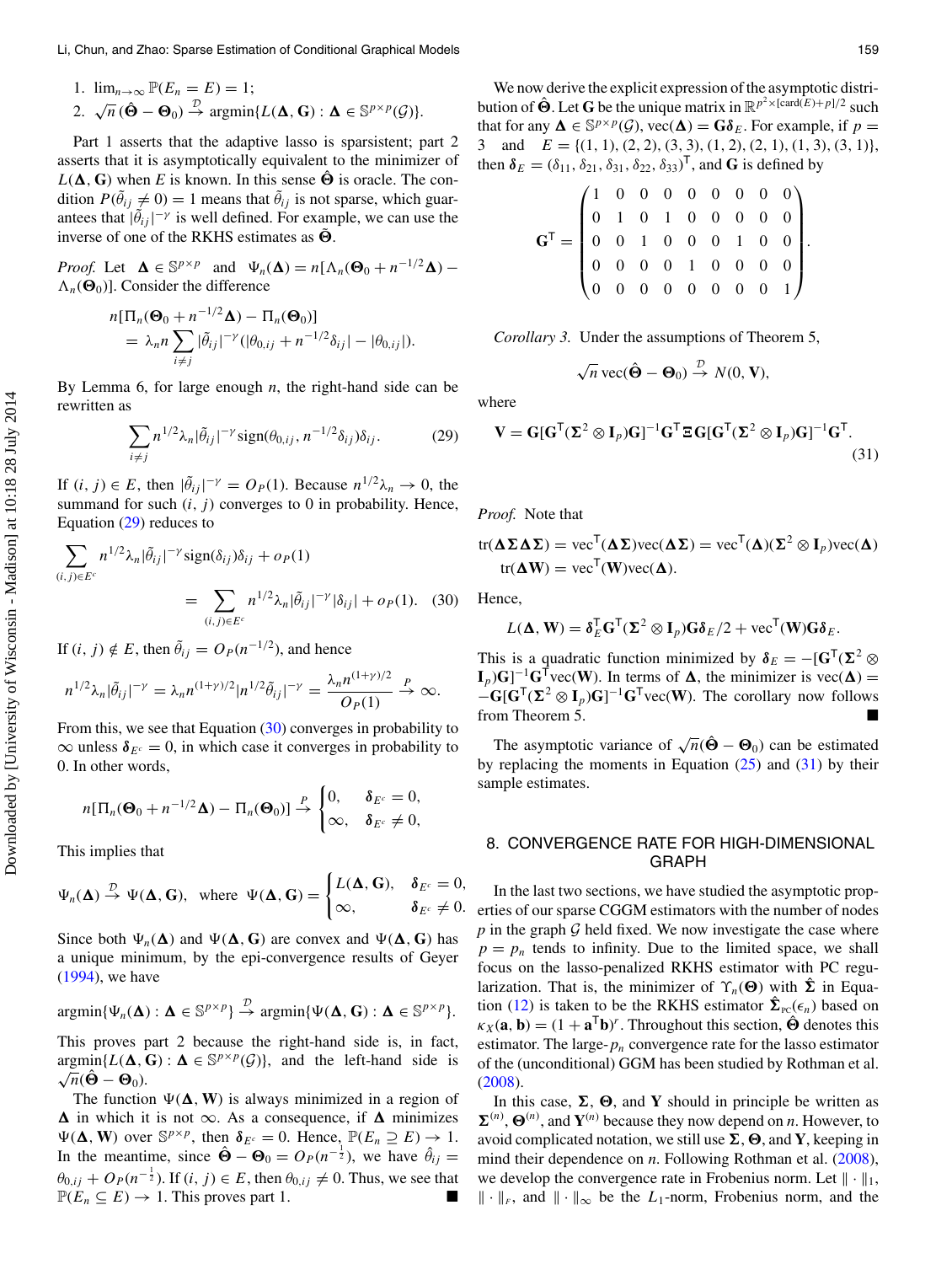L<sub>∞</sub>-norm of a matrix  $\mathbf{A} \in \mathbb{R}^{d_1 \times d_2}$ :

$$
\|\mathbf{A}\|_{1} = \sum_{i=1}^{d_{1}} \sum_{j=1}^{d_{2}} |a_{ij}|, \quad \|\mathbf{A}\|_{F} = \left(\sum_{i=1}^{d_{1}} \sum_{j=1}^{d_{2}} a_{ij}^{2}\right)^{1/2}
$$

$$
\|\mathbf{A}\|_{\infty} = \max |a_{ij}|,
$$

where  $a_{ij}$  denotes the  $(i, j)$ th entry of **A**. Let  $\rho$ (**A**) denote the number of nonzero entries of **A**. For easy reference, we list some properties of these matrix functions in the following proposition.

*Proposition 1.* Let 
$$
\mathbf{A} \in \mathbb{R}^{d_1 \times d_2}
$$
,  $\mathbf{B} \in \mathbb{R}^{d_2 \times d_3}$ . Then,  
\n
$$
\|\mathbf{A}\mathbf{B}\|_{\infty} \leq d_2 \|\mathbf{A}\|_{\infty} \|\mathbf{B}\|_{\infty}, \ \ |\text{tr}(\mathbf{A}\mathbf{B})| \leq \|\mathbf{A}\|_{1} \|\mathbf{B}\|_{\infty},
$$
\n
$$
\|\mathbf{A}\|_{1} \leq \sqrt{\rho(\mathbf{A})} \|\mathbf{A}\|_{F}.
$$

The first inequality follows from the definition of  $|| \cdot ||_{\infty}$ ; the second from Hölder's inequality; the third from the Cauchy-Schwarz inequality. The last two inequalities were used in Rothman et al. [\(2008\)](#page-15-28). Let  $\mathbb{N} = \{1, 2, \ldots\}$ . Consider the array of random matrices:  $\{A_i^{(n)} : i = 1, ..., n, n \in \mathbb{N}\},\$  where  $\mathbf{A}^{(n)} \in \mathbb{R}^{p_n \times q}$ ,  $p_n$  may depend on *n* but *q* is fixed. Let  $(\mathbf{A}^{(n)})_{rs}$  denote the  $(r, s)$ th entry of  $\mathbf{A}^{(n)}$ .

<span id="page-8-0"></span>*Lemma 7.* Let  $\{A_i^{(n)} : i = 1, ..., n, n \in \mathbb{N}\}\$  be an array of random matrices in  $\mathbb{R}^{p_n \times q}$ , each of whose rows is an iid sample of a random matrix  $A^{(n)}$ . Suppose that the moment generating functions of  $(\mathbf{A}^{(n)})_{st}$ , say  $\phi_{nst}$ , are finite on an interval  $(-\delta, \delta)$ , and their second derivatives are uniformly bounded over this interval for all  $s = 1, \ldots, p_n, t = 1, \ldots, q, n \in \mathbb{N}$ . If  $p_n \to \infty$ , then  $\|\mathbb{E}_n(\mathbf{A}^{(n)}) - \mathbb{E}(\mathbf{A}^{(n)})\|_{\infty} = O_P(\log p_n / \sqrt{n}).$ 

*Proof.* Let  $\mu_{nst} = \mathbb{E}(\mathbf{A}^{(n)})_{st}$ . Since  $|\mu_{nst}| \leq 1 + \phi''_{nst}(0)$ , there is  $C > 0$  such that  $|\mu_{nst}| \leq C$  for all  $s, t, n$ . Let  $(\mathbf{B}^{(n)})_{st} =$  $({\bf A}^{(n)})_{st} - \mu_{nst}$ , and  $\psi_{nst}$  be the moment generating function of  $(\mathbf{B}^{(n)})_{st}$ . Then,  $\psi_{nst}(\tau) = e^{-\mu_{nst}\tau} \phi_{nst}(\tau)$ . For any  $a > 0$ ,

$$
\mathbb{P}(\sqrt{n}(\mathbb{E}_n(\mathbf{B}^{(n)})_{st}) > a) = \mathbb{P}(e^{\sqrt{n}\mathbb{E}_n(\mathbf{B}^{(n)})_{st}} > e^a) \leq e^{-a}[\psi_{nst}(n^{-1/2})]^n.
$$

By Taylor's theorem and noticing that  $\psi'_{nst}(0) = 0$ , we have

$$
\psi_{nst}(n^{-1/2}) = 1 + \psi_{nst}''(\xi_{nst})/(2n) \le 1 + e^C \phi_{nst}''(\xi_{nst})/(2n)
$$

for some  $0 \le \xi_{nst} \le n^{-1/2}$ . By assumption, there is  $C_1 > 0$  such that  $\limsup_{n\to\infty}\phi''(\xi_{nst}) \leq C_1$  for all  $s=1,\ldots,p_n$  and  $t=$  $1, \ldots, q$ . Hence,

$$
[\psi_{nst}(n^{-1/2})]^n \leq [1 + e^C C_1/(2n)]^n \to e^{e^C C_1/2} \equiv C_2.
$$

Thus, we have  $\limsup_{n\to\infty} P(\sqrt{n}\mathbb{E}_n(\mathbf{B}^{(n)})_{st} > a) \leq e^{-a}C_2$ . By the same argument, we can show that  $\limsup_{n\to\infty} P(\sqrt{n}\mathbb{E}_n(\mathbf{B}^{(n)})_{st} < -a) \leq e^{-a}C_2$ . Therefore,

$$
\limsup_{n\to\infty} P\left(\sqrt{n}|\mathbb{E}_n(\mathbf{B}^{(n)})_{st}|>a\right)\leq 2e^{-a}C_2.
$$

It follows that

$$
\limsup_{n\to\infty} \mathbb{P}\left(\|\mathbb{E}_n(\mathbf{B}^{(n)})\|_{\infty} > c_n\right)
$$
\n
$$
\leq \limsup_{n\to\infty} \sum_{s=1}^{p_n} \sum_{t=1}^q \mathbb{P}\left(\sqrt{n}|\mathbb{E}_n\big[(\mathbf{A}^{(n)})_{st}| > \sqrt{n}c_n\right)
$$
\n
$$
\leq 2qC_2e^{-\sqrt{n}c_n+\log p_n}.
$$

In particular,

,

$$
\limsup_{n\to\infty} \mathbb{P}\left(\|\mathbb{E}_n(\mathbf{B}^{(n)})\|_{\infty} > 2\log p_n/\sqrt{n}\right) \leq qC_2/p_n \to 0,
$$

which implies the desired result.

In the following, we call any array of random matrices satisfying the conditions in Lemma 7 a *standard* array. We now establish the convergence rate of  $\|\hat{\mathbf{\Theta}} - \mathbf{\Theta}_0\|_F$ . Let  $s_n$  denote the number of nonzero off-diagonal entries of  $\Theta_0$ . Let  $\mathbf{Z} = \mathbf{Y} - \boldsymbol{\mu}_{\gamma} - E(\mathbf{Y} | \mathbf{X})$ . Let  $X^t$  and  $Y^s$  denote the components of **X** and **Y**. Their powers are denoted by  $(X<sup>t</sup>)<sup>r</sup>$  and  $(Y<sup>s</sup>)<sup>r</sup>$ . For a symmetric matrix **A**, let  $\sigma_{\text{max}}(A)$  and  $\sigma_{\text{min}}(A)$  denote the maximum and minimum eigenvalues of **A**.

*Theorem 6.* Let  $\hat{\Theta}$  be the sparse estimator defined in the first paragraph of this section with  $\lambda_n \sim (\log p_n/n)^{1/2}$ ,  $\epsilon_n =$  $o(n)$ , and  $\kappa(\mathbf{a}, \mathbf{b}) = (1 + \mathbf{a}^T \mathbf{b})^r$ . Suppose that  $(\mathbf{X}, \mathbf{Y})$  follows a CGGM, and satisfies the following additional assumptions:

- 1. **Y**, **YU**<sup>T</sup>, and **ZU**<sup>T</sup> are standard arrays of random matrices;
- 2. for all  $n \in \mathbb{N}$ ,  $\sigma_{\max}(\Sigma) < \infty$  and  $\sigma_{\min}(\Sigma) > 0$ ;
- 3.  $p_n \to \infty$  and  $p_n(p_n + s_n)^{1/2} (\log p_n)^{5/2} = o(n^{3/2});$
- 4. the fixed-dimensional matrix  $V_U = \text{var}(\mathbf{U})$  is nonsingular;
- 5. each component of  $\mathbb{E}(Y | X = x)$  is a polynomial in
- $x^1, \ldots, x^q$  of at most *r*th order.

Then, 
$$
\|\hat{\Theta} - \Theta_0\|_F = O_P([p_n + s_n) \log p_n/n]^{1/2}).
$$

Note that we can allow  $p_n(p_n + s_n)^{1/2}$  to get arbitrarily close to  $n^{3/2}$ . This condition is slightly stronger than the corresponding condition in Rothman et al. [\(2008\)](#page-15-28) for the unconditional case, which requires  $(p_n + s_n) \log p_n = o(n^{1/2})$ . Also note that  $\|\hat{\Theta} - \hat{\Theta}\|$  $\Theta_0 \|_F$  is the *sum*, instead of *average*, of  $p_n^2$  elements (roughly  $p_n + s_n$  nonzero elements). With this in mind, the convergence rate  $[(p_n + s_n) \log p_n/n]^{1/2}$  is quite fast. This is the same rate as that given in Rothman et al. [\(2008\)](#page-15-28) for the unconditional GGM.

*Proof of Theorem 3.* Let  $r_n = [(p_n + s_n) \log p_n/n]^{1/2}$ , and  $\mathcal{D}_n = {\mathbf{\Delta} \in \mathbb{S}^{p_n \times p_n} : \|\mathbf{\Delta}\|_2 = Mr_n}$  for some  $M > 0$ . Let,

$$
G_n(\Delta) = \Upsilon_n(\Theta_0 + \Delta) - \Upsilon_n(\Theta_0),
$$
  
where  

$$
\Upsilon_n(\Theta) = -\log \det(\Theta) + \text{tr}(\Theta \hat{\Sigma}_m(\epsilon_n)) + \lambda_n
$$

$$
\Upsilon_n(\mathbf{\Theta}) = -\log \det(\mathbf{\Theta}) + \text{tr}(\mathbf{\Theta}\hat{\mathbf{\Sigma}}_{\text{PC}}(\epsilon_n)) + \lambda_n \sum_{i \neq j} |\theta_{ij}|. \quad (32)
$$

Then,  $\hat{\Theta}$  minimizes  $L(\Theta)$  if and only if  $\hat{\Delta} = \hat{\Theta} - \Theta_0$  minimizes  $G_n(\Delta)$ . As argued by Rothman et al. [\(2008\)](#page-15-28), since  $G_n(\Delta)$  is convex in  $\Delta$  and  $G_n(\hat{\Delta}) \leq 0$ , the minimizer  $\hat{\Delta}$  resides within the sphere  $\mathcal{D}_n$  if  $G_n(\Delta)$  is positive and bounded away from 0 on this sphere. That is, it suffices to show

$$
\mathbb{P}(\inf\{G_n(\mathbf{\Delta}): \mathbf{\Delta} \in \mathcal{D}_n\} > 0) \to 1.
$$

The proof of Lemma 3 shows, in the context of fixed *p*, that  $(\mathbf{Q}\mathbf{K}_x\mathbf{Q})_{\epsilon_n}^{\dagger} = (\mathbf{Q}\mathbf{D}_v\mathbf{C}\mathbf{D}_v^{\mathsf{T}}\mathbf{Q})^{\dagger}$  with probability tending to 1 if  $\epsilon_n = o(n)$ . This result still holds here because the dimension *q* of **X** remains fixed. Consequently  $\mathbb{P}(\hat{\Sigma}_{\text{pc}}(\epsilon_n) = \hat{\Sigma}) \rightarrow 1$ , where  $\hat{\Sigma}$  is as defined in Equation (16) but now its dimension increases with *n*. Thus, we can replace the  $\hat{\Sigma}_{\text{PC}}(\epsilon_n)$  in Equation  $(32)$  by  $\tilde{\Sigma}$ . Let

$$
\hat{\boldsymbol{\mu}}_v = \mathbb{E}_n(\mathbf{U}), \quad \hat{\mathbf{V}}_{\scriptscriptstyle{YU}} = n^{-1} \mathbf{D}_{\scriptscriptstyle{Y}}^{\mathsf{T}} \mathbf{Q} \mathbf{D}_v, \quad \hat{\mathbf{V}}_v = n^{-1} \mathbf{D}_{\scriptscriptstyle{U}}^{\mathsf{T}} \mathbf{Q} \mathbf{D}_v.
$$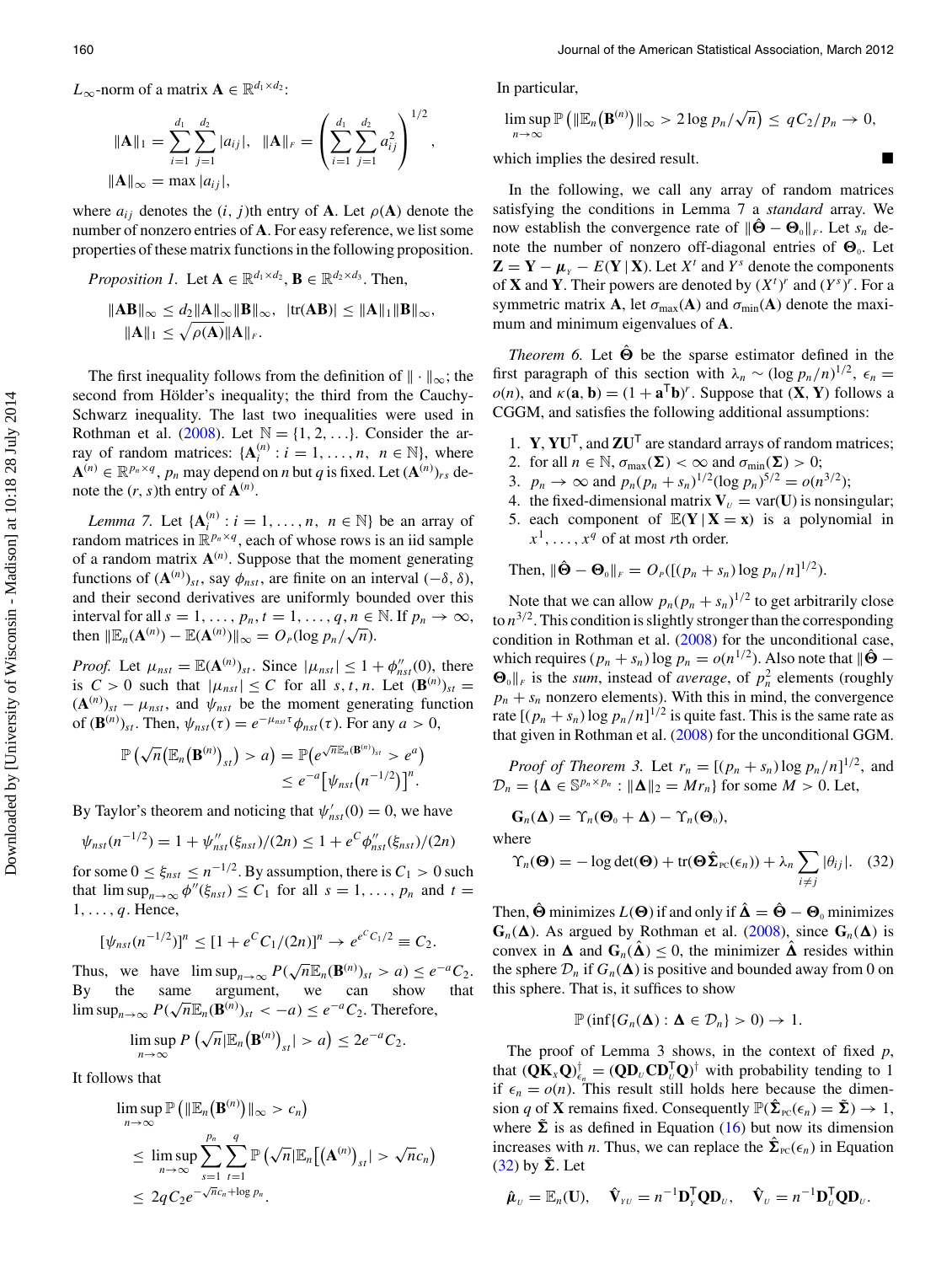Let  $\hat{\boldsymbol{\mu}}_{Y|U} = \hat{\mathbf{V}}_{YU} \hat{\mathbf{V}}_U^{-1} (\mathbf{U} - \hat{\boldsymbol{\mu}}_U), \text{ and } \hat{\boldsymbol{\mu}}_{Y|U} = E(\mathbf{Y} | \mathbf{X}) =$  $\mathbf{V}_{\nu} \mathbf{V}_{\nu}^{-1} (\mathbf{U} - \boldsymbol{\mu}_{\nu}).$  Then,  $\tilde{\Sigma} = \mathbb{E}_n(\mathbf{Z} + \boldsymbol{\mu}_{Y|U} - \hat{\boldsymbol{\mu}}_{Y|U} + \boldsymbol{\mu}_{Y} - \hat{\boldsymbol{\mu}}_{Y|U} - \hat{\boldsymbol{\mu}}_{Y|U} - \hat{\boldsymbol{\mu}}_{Y|U}$  $+\mu_{Y} - \hat{\mu}_{Y}$ <sup>T</sup>.

The term  $\mu_{Y \mid U} - \hat{\mu}_{Y \mid U}$  can be further decomposed as  $\mathbf{Z}_I + \mathbf{Z}_U + \mathbf{Z}_I$  $\mathbf{Z}_{\scriptscriptstyle III}$ , where

$$
\mathbf{Z}_{I} = -(\hat{\mathbf{V}}_{\nu U} - \mathbf{V}_{\nu U})\hat{\mathbf{V}}_{U}^{-1}(\mathbf{U} - \hat{\boldsymbol{\mu}}_{U}), \n\mathbf{Z}_{II} = \mathbf{V}_{\nu U}[\mathbf{V}_{U}^{-1}(\mathbf{U} - \boldsymbol{\mu}_{U}) - \hat{\mathbf{V}}_{U}^{-1}(\mathbf{U} - \hat{\boldsymbol{\mu}}_{U})], \n\mathbf{Z}_{III} = \boldsymbol{\mu}_{Y} - \hat{\boldsymbol{\mu}}_{Y}.
$$

The function  $G_n(\Delta)$  can now be rewritten as

$$
G_n(\mathbf{\Delta}) = L_n^*(\mathbf{\Theta}_0 + \mathbf{\Delta}) - L_n^*(\mathbf{\Theta}_0) + \sum_{v \in \{I, II, III\}} tr(\mathbf{\Delta} \mathbb{E}_n(\mathbf{Z} \mathbf{Z}_v^{\mathsf{T}}))
$$
  
+ 
$$
\sum_{v \in \{I, II, III\}} tr(\mathbf{\Delta} \mathbb{E}_n(\mathbf{Z}_v \mathbf{Z}^{\mathsf{T}}))
$$
  
+ 
$$
\sum_{v \in \{I, II, III\}} \sum_{\tau \in \{I, II, III\}} tr(\mathbf{\Delta} \mathbb{E}_n(\mathbf{Z}_v \mathbf{Z}_\tau^{\mathsf{T}})),
$$

where  $L_n^*(\Theta) = \text{tr}(\Theta \mathbb{E}_n(ZZ^T)) - \log \det(\Theta) + \lambda_n \sum_{i \neq j} |\theta_{ij}|.$ Since  $\mathbf{Z} \sim N(0, \Sigma)$ , we can use the same argument in the proof of Theorem 1 in Rothman et al. [\(2008\)](#page-15-28) to show that

$$
\mathbb{P}\left(\inf\{L_n^*(\mathbf{\Theta}_0+\mathbf{\Delta})-L_n^*(\mathbf{\Theta}_0): \mathbf{\Delta}\in\mathcal{D}_n\}>0\right)\to 1.
$$

Thus, our theorem will be proved if we can show that

<span id="page-9-1"></span>
$$
\sup\{|tr(\mathbf{\Delta}\mathbb{E}_n(\mathbf{A}))|:\mathbf{\Delta}\in\mathcal{D}_n\}=o_p(1)
$$

for **A** being any one of the following eight random matrices

$$
\mathbf{Z}\mathbf{Z}_{\nu}^{\mathsf{T}}, \ \mathbf{Z}_{\nu}\mathbf{Z}^{\mathsf{T}}, \ \mathbf{Z}_{\nu}\mathbf{Z}_{\tau}^{\mathsf{T}}, \ \ \nu, \tau = I, II, III. \tag{33}
$$

By Proposition 1, inequalities (2) and (3), we have, for  $\Delta \in$  $\mathcal{D}_n$ ,

$$
tr(\mathbf{\Delta} \mathbb{E}_n(\mathbf{A}))| \leq \|\mathbb{E}_n(\mathbf{A})\|_{\infty} \|\mathbf{\Delta}\|_{1} \leq \|\mathbb{E}_n(\mathbf{A})\|_{\infty} \sqrt{\rho(\mathbf{\Delta})} \|\mathbf{\Delta}\|_{2}
$$
  

$$
\leq M \|\mathbb{E}_n(\mathbf{A})\|_{\infty} p_n r_n.
$$

Thus, it suffices to show that,

$$
\|\mathbb{E}_n(\mathbf{A})\|_{\infty} p_n(p_n+s_n)^{1/2}(\log p_n)^{1/2}n^{-1/2}=o_p(1). \quad (34)
$$

Since  $\|\mathbb{E}_n(A)\|_{\infty} = \|\mathbb{E}_n(A^{\mathsf{T}})\|_{\infty}$ , we only need to consider the following **A**:

$$
\bold{Z}\bold{Z}_l^{\mathsf{T}}, \bold{Z}\bold{Z}_u^{\mathsf{T}}, \bold{Z}\bold{Z}_m^{\mathsf{T}}, \bold{Z}_i\bold{Z}_i^{\mathsf{T}}, \bold{Z}_i\bold{Z}_u^{\mathsf{T}}, \bold{Z}_i\bold{Z}_m^{\mathsf{T}}, \bold{Z}_u\bold{Z}_u^{\mathsf{T}}, \bold{Z}_u\bold{Z}_m^{\mathsf{T}}, \bold{Z}_m\bold{Z}_m^{\mathsf{T}}.
$$

From the definitions of **Z** and  $\mathbf{Z}_i$ , we have

$$
\mathbb{E}_n(\mathbf{Z}\mathbf{Z}_t^{\mathsf{T}}) = -\mathbb{E}_n[\mathbf{Z}(\mathbf{U} - \boldsymbol{\mu}_v)^{\mathsf{T}}] \hat{\mathbf{V}}_v^{-1} (\hat{\mathbf{V}}_{vv} - \mathbf{V}_{UY}) - \hat{\boldsymbol{\mu}}_z(\boldsymbol{\mu}_v - \hat{\boldsymbol{\mu}}_v)^{\mathsf{T}} \hat{\mathbf{V}}_v^{-1} (\hat{\mathbf{V}}_{vv} - \mathbf{V}_{UY}), \qquad (35)
$$

where  $\hat{\boldsymbol{\mu}}_z = \mathbb{E}_n(\mathbf{Z})$ . By the first inequality of Proposition 1,

$$
\|\mathbb{E}_n(\mathbf{Z}\mathbf{Z}_t^{\mathsf{T}})\|_{\infty} \leq q^2 \|\mathbb{E}_n[\mathbf{Z}(\mathbf{U} - \boldsymbol{\mu}_v)^{\mathsf{T}}]\|_{\infty} \times \|\hat{\mathbf{V}}_v^{-1}\|_{\infty} \|\hat{\mathbf{V}}_{vv} - \mathbf{V}_{UY}\|_{\infty} + q^2 \|\hat{\boldsymbol{\mu}}_z\|_{\infty} \|(\boldsymbol{\mu}_v - \hat{\boldsymbol{\mu}}_v)^{\mathsf{T}}\|_{\infty} \times \|\hat{\mathbf{V}}_v^{-1}\|_{\infty} \|\hat{\mathbf{V}}_{vv} - \mathbf{V}_{UY}\|_{\infty}.
$$
\n(36)

Since  $\mathbf{Z} \perp \mathbf{X}$ , we have  $E[\mathbf{Z}(\mathbf{U} - \boldsymbol{\mu}_{U})^{\mathsf{T}}] = 0$ . Hence, by Lemma 7,

$$
\|\mathbb{E}_n[\mathbf{Z}(\mathbf{U}-\boldsymbol{\mu}_v)^\mathsf{T}]\|_{\infty} = O_p(n^{-\frac{1}{2}}\log p_n). \tag{37}
$$

Similarly,

$$
\|\mathbb{E}_n[(\mathbf{Y}-\boldsymbol{\mu}_r)(\mathbf{U}-\boldsymbol{\mu}_v)^{\mathsf{T}}-\mathbf{V}_{rv}]\|_{\infty}=O_P(n^{-\frac{1}{2}}\log p_n),
$$
  

$$
\|\hat{\boldsymbol{\mu}}_r-\boldsymbol{\mu}_r\|_{\infty}=O_P(n^{-\frac{1}{2}}\log p_n).
$$
 (38)

Since  $\hat{\boldsymbol{\mu}}_U - \boldsymbol{\mu}_U$  has a fixed-dimension finite-variance matrix, by the central limit theorem,

$$
\|\hat{\boldsymbol{\mu}}_U - \boldsymbol{\mu}_U\|_{\infty} = O_P(n^{-1/2}).
$$
\n(39)

By definition,

$$
\hat{\mathbf{V}}_{\scriptscriptstyle{YU}} - \mathbf{V}_{\scriptscriptstyle{YU}} = \mathbb{E}_n[(\mathbf{Y} - \boldsymbol{\mu}_{\scriptscriptstyle{Y}})(\mathbf{U} - \boldsymbol{\mu}_{\scriptscriptstyle{U}})^{\mathsf{T}} - \mathbf{V}_{\scriptscriptstyle{YU}}] - (\hat{\boldsymbol{\mu}}_{\scriptscriptstyle{Y}} - \boldsymbol{\mu}_{\scriptscriptstyle{Y}})(\hat{\boldsymbol{\mu}}_{\scriptscriptstyle{U}} - \boldsymbol{\mu}_{\scriptscriptstyle{U}})^{\mathsf{T}}.
$$

By Proposition 1, first inequality,

$$
\|\hat{\mathbf{V}}_{\nu\nu}-\mathbf{V}_{\nu\nu}\|_{\infty}\leq \|\mathbb{E}_n[(\mathbf{Y}-\boldsymbol{\mu}_{\nu})(\mathbf{U}-\boldsymbol{\mu}_{\nu})-\mathbf{V}_{\nu\nu}]\|_{\infty}+\|\hat{\boldsymbol{\mu}}_{\nu}-\boldsymbol{\mu}_{\nu}\|_{\infty}\|\hat{\boldsymbol{\mu}}_{\nu}-\boldsymbol{\mu}_{\nu}\|_{\infty}.
$$

Substituting Equations (38) and (39) into the above inequality, we find

$$
\|\hat{\mathbf{V}}_{\text{rv}} - \mathbf{V}_{\text{rv}}\|_{\infty} = O_{\text{P}}(n^{-\frac{1}{2}}\log p_n). \tag{40}
$$

Since **Z** is multivariate normal whose components have means 0 and bounded variance, it is a standard array. Hence,

$$
\|\hat{\boldsymbol{\mu}}_z\|_{\infty} = O_p(n^{-\frac{1}{2}}\log p_n). \tag{41}
$$

Since the dimension of  $\hat{\mathbf{V}}_U$  is fixed, its entries have finite variances, and  $V_U$  is nonsingular, we have, by the central limit theorem,

$$
\|\hat{\mathbf{V}}_{U}^{-1}\|_{\infty} = O_{P}(1). \tag{42}
$$

Substituting Equations (37), (39), (40), (41), and (42) into Equation (36), we find that

$$
\|\mathbb{E}_n(\mathbf{ZZ}_{l}^{\mathsf{T}})\|_{\infty}=O_{P}(n^{-1}(\log p_n)^2),
$$

which, by condition  $(3)$ , satisfies Equation  $(34)$ .

 $\parallel$ 

The order of magnitudes of the rest of the three terms can be derived similarly. We present the results below, omitting the details:

$$
\|\mathbb{E}_n(\mathbf{Z}\mathbf{Z}_n^{\mathsf{T}})\|_{\infty} = O_P(n^{-1}\log p_n),
$$
  
\n
$$
\|\mathbb{E}_n(\mathbf{Z}\mathbf{Z}_m^{\mathsf{T}})\|_{\infty} = O_P(n^{-1}(\log p_n)^2),
$$
  
\n
$$
\|\mathbb{E}_n(\mathbf{Z}_n\mathbf{Z}_n^{\mathsf{T}})\|_{\infty} = O_P(n^{-1}(\log p_n)^2),
$$
  
\n
$$
\|\mathbb{E}_n(\mathbf{Z}_n\mathbf{Z}_n^{\mathsf{T}})\|_{\infty} = O_P(n^{-1}\log p_n),
$$
  
\n
$$
\|\mathbb{E}_n(\mathbf{Z}_n\mathbf{Z}_m^{\mathsf{T}})\|_{\infty} = O_P(n^{-3/2}(\log p_n)^2),
$$
  
\n
$$
\|\mathbb{E}_n(\mathbf{Z}_n\mathbf{Z}_m^{\mathsf{T}})\|_{\infty} = O_P(n^{-1}),
$$
  
\n
$$
\|\mathbb{E}_n(\mathbf{Z}_n\mathbf{Z}_m^{\mathsf{T}})\|_{\infty} = O_P(n^{-3/2}\log p_n),
$$
  
\n
$$
\|\mathbb{E}_n(\mathbf{Z}_m\mathbf{Z}_m^{\mathsf{T}})\|_{\infty} = O_P(n^{-1}(\log p_n)^2).
$$

By condition (3), all of these terms satisfy the relation in Equation (34).

## <span id="page-9-3"></span><span id="page-9-2"></span><span id="page-9-0"></span>9. IMPLEMENTATION

In this section, we address two issues in implementation: the choice of the tuning parameter and the minimization of the objective functions  $(13)$  and  $(14)$ . For the choice of the tuning parameter, we use a BIC-type criterion (Schwarz [1978\)](#page-15-29) similar to that used in Yuan and Lin [\(2007\)](#page-15-1). Let  $\hat{\Theta}(\lambda) = {\hat{\theta}_{ij}(\lambda) : i,$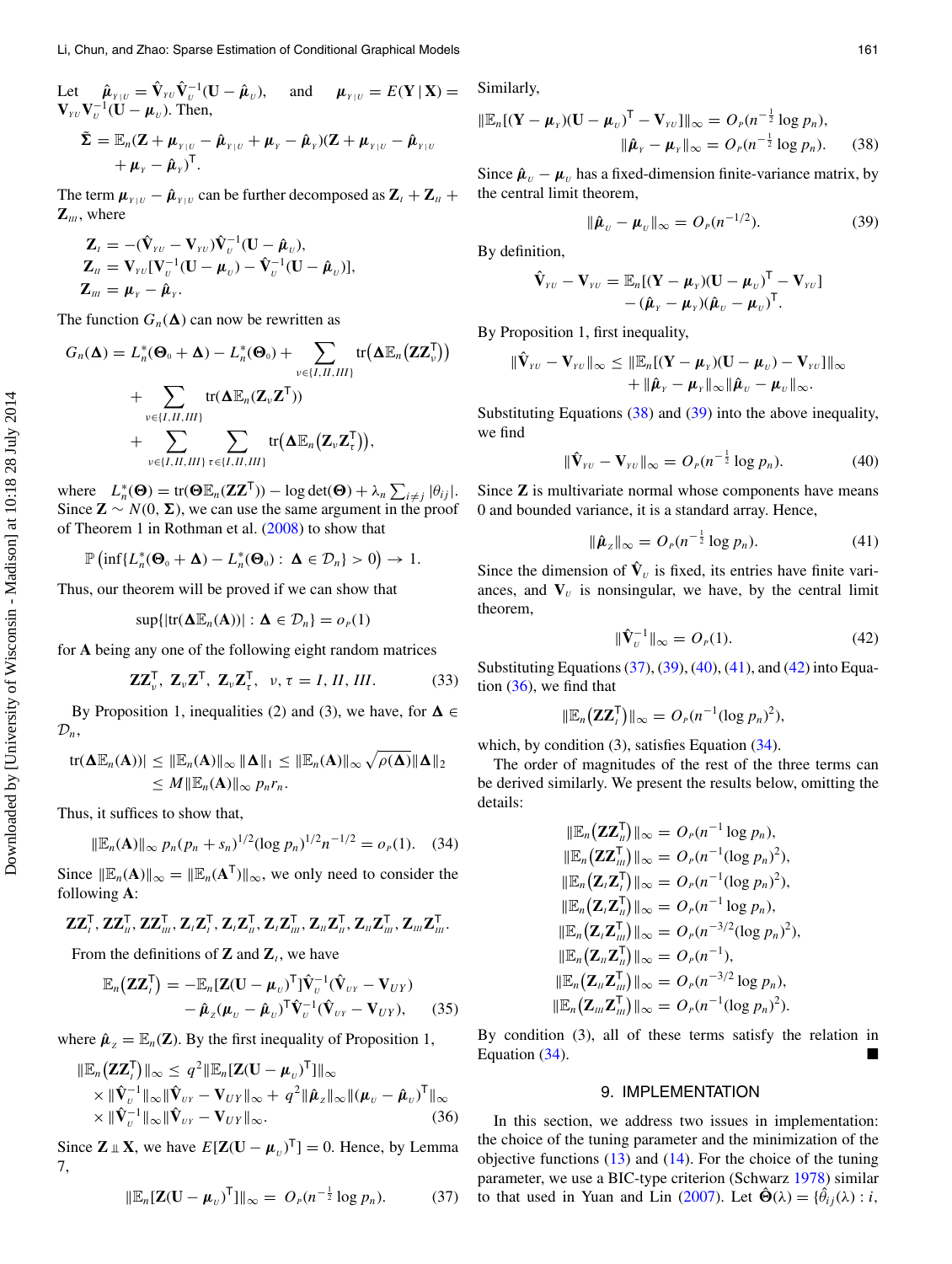$j \in \Gamma$ } be the lasso or the adaptive lasso estimate of  $\Theta_0$  in the conditional graphical model for a specific choice of  $\lambda$  of the tuning parameter. Let  $E_n(\lambda) = \{(i, j) : \hat{\theta}_{ij}(\lambda) \neq 0\}$ , and

$$
\text{BIC}(\lambda) = -\log \det[\hat{\Theta}(\lambda)] + \text{tr}[\hat{\Theta}(\lambda)\Sigma_n] + \log n \frac{\text{card}[E_n(\lambda)] + p}{2n}.
$$

The tuning parameter is then chosen to be

$$
\hat{\lambda}_{\text{BIC}} = \text{argmin} \{ \text{BIC}(\lambda) : \lambda \in (0, \infty) \}.
$$

Practically, we evaluate this criterion on a grid of points in  $(0, \infty)$  and choose the minimizer among these points.

<span id="page-10-1"></span>For the minimization of Equations  $(13)$  and  $(14)$ , we follow the graphical lasso procedure proposed by Friedman et al. [\(2008\)](#page-15-15), but with the sample covariance matrix therein replaced by the RKHS estimates,  $\hat{\Sigma}_{PC}(\epsilon_n)$  or  $\hat{\Sigma}_{RR}(\epsilon_n)$ , of the conditional covariance matrix  $\Sigma$ . The graphical lasso (glasso) procedure is available as a package in the R language.

# 10. SIMULATION STUDIES

In this section, we compare the sparse estimators for the CGGM with the sparse estimators of the GGM, with the maximum likelihood estimators of the CGGM, and with two naive estimators. We also explore several reproducing kernels and investigate their performances for estimating the CGGM.

#### 10.1 Comparison With Estimators for GGM

We use three criteria for this comparison:

1. False positive rate at  $\lambda_{\text{BIC}}$ . This is defined as the percentage of edges identified as belonging to *E* when they are not; that is,

FP = card{(i, j) : 
$$
i > j
$$
,  $\theta_{0,ij} = 0$ ,  $\hat{\theta}_{ij} \neq 0$ }/  
card{(i, j) :  $i > j$ ,  $\theta_{0,ij} = 0$ }.

2. False negative rate at  $\hat{\lambda}_{BIC}$ . This is defined as the percentage of edges identified as belonging to  $E<sup>c</sup>$  when they are not; that is,

$$
FN = \text{card}\{(i, j) : i > j, \theta_{0, ij} \neq 0, \hat{\theta}_{ij} = 0\} / \text{card}\{(i, j) : i > j, \theta_{0, ij} \neq 0\}.
$$

3. Rate of correct paths. The above two criteria are both specific to the tuning method (in our case, BIC). To assess the potential capability of an estimator of *E*, independently of the tuning methods used, we use the percentage of cases where *E* belongs to the path  $\{E_n(\lambda): \lambda \in (0, \infty)\}\)$ , where  $E_n(\lambda)$  is an estimator of *E* for a fixed  $\lambda$ . We write this criterion as PATH.

*Example 1.* This is the example, illustrated in [Figure 1,](#page-1-0) in which  $p = 3$ ,  $q = 1$ , and  $(X, Y)$  satisfies CGGM with  $E =$  $\{(1, 1), (2, 2), (3, 3), (2, 3), (3, 2)\}.$  The conditional distribution of  $Y \mid X$  is specified by

$$
Y = \beta X + \varepsilon, \tag{43}
$$

where  $\boldsymbol{\beta} = (\beta_1, \beta_2, 0)^T$ ,  $X \sim N(0, 1)$ , and  $\boldsymbol{\varepsilon} \sim N(0, \boldsymbol{\Sigma})$ ,  $X \perp \boldsymbol{\varepsilon}$ , and

$$
\Sigma^{-1} = \Theta = \begin{pmatrix} 5 & 0 & 0 \\ 0 & 4 & 2.53 \\ 0 & 2.53 & 2 \end{pmatrix}.
$$

For each simulated sample,  $\beta_1$  and  $\beta_2$  are generated, independently, from the uniform distribution defined on the set  $(-6, -3) \cup (3, 6)$ . We use two sample sizes  $n = 50, 100$ . The linear kernel  $\kappa_X(\mathbf{a}, \mathbf{b}) = 1 + \mathbf{a}^\mathsf{T} \mathbf{b}$  is used for the initial RKHS estimate. The results are presented in the first three rows of [Table 1.](#page-11-0) Entries in the table are the means calculated across 200 simulated samples.

The table indicates that the unconditional sparse estimators have much higher false positive rate than false negative rate. This is because they tend to pick up connections among the components of **Y** that are due to *X*. In comparison, the conditional sparse estimators (both lasso and adaptive lasso) can successfully remove the edges effected by *X*, resulting in more accurate identification of the graph.

<span id="page-10-0"></span>*Example 2.* In this example, we consider three scenarios in which the effect of an external source on the network varies in degree, resulting in different amounts of gain achievable by a conditional graphical model.

We still assume the linear regression model  $(43)$ , but with  $p = 5$ . The first scenario is shown in the top two panels in Figure 2, where all the components of  $\beta$  are nonzero and  $\Sigma$  diagonal. In this case, the conditional graph is totally disconnected (left panel); whereas the unconditional graph is a complete graph (right panel). Specifically, the parameters are

$$
\Sigma = \Theta = I_5, \ \beta = (0.656, 0.551, 0.757, 0.720, 0.801)^T.
$$

The panels in the third row of [Figure 2](#page-12-0) represent the other extreme, where only  $Y^1$  is related to *X*, and each  $Y^i$  for  $i \neq 1$  shares an edge with  $Y<sup>1</sup>$  but has no other edges. In this case, the conditional and unconditional graphs are identical. The parameters are specified as follows. The first row (and first column) of *-* is (6.020, −0.827, −1.443, −1.186, −0.922); the remaining  $4 \times 4$  block is **I**<sub>4</sub>. The first entry of  $\beta$  is 0.656, and rest entries are 0. Between these two extremes is scenario 2 (second row in [Figure 2\)](#page-12-0), where the conditional and unconditional graphs differ only by one edge:  $1 \leftrightarrow 4$ . The parameters are

$$
\Theta = \begin{pmatrix}\n4.487 & -1.186 & -1.443 & 0 & 0 \\
-1.186 & 1.464 & -0.668 & 0.752 & -0.681 \\
-1.443 & -0.668 & 1.963 & -1.084 & 0.981 \\
0 & 0.752 & -1.084 & 2.220 & -1.105 \\
0 & -0.681 & 0.981 & -1.105 & 1\n\end{pmatrix},
$$
\n
$$
\beta = \begin{pmatrix}\n0.656 \\
0.551 \\
0 \\
0 \\
0 \\
0\n\end{pmatrix}.
$$

For each scenario, we generate 200 samples of sizes  $n =$ 50, 100 and compute the three criteria across the 200 samples. The results are presented row 4 through row 12 of [Table 1.](#page-11-0) We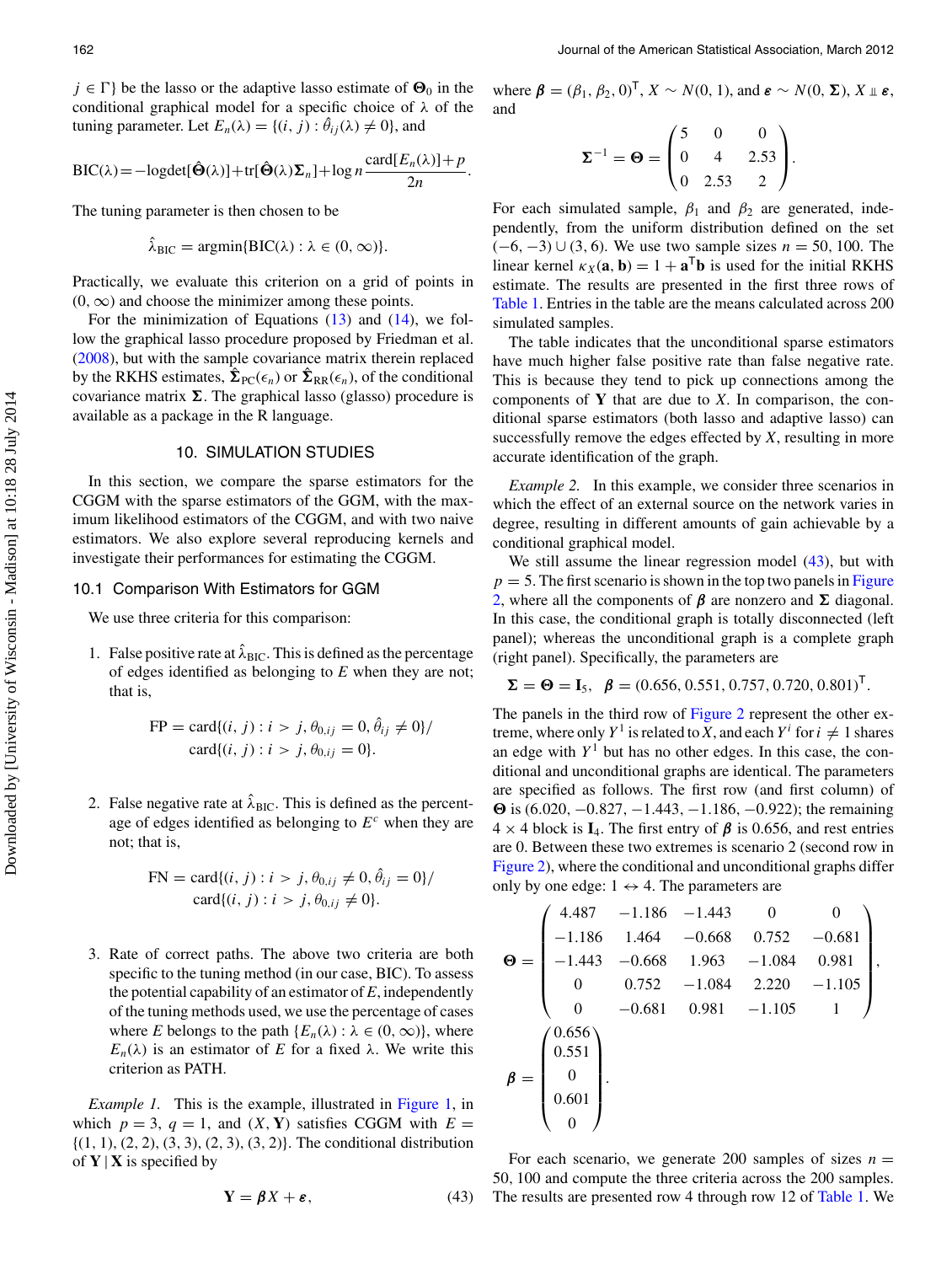<span id="page-11-0"></span>

|  | Table 1. Comparison of graph estimation accuracy among the lasso and the adaptive lasso estimators of GGM and CGGM for Example 1. |  |  |
|--|-----------------------------------------------------------------------------------------------------------------------------------|--|--|
|  | Example 2 (including three scenarios), and Example 3, "ALASSO" means adaptive lasso                                               |  |  |

|                  |             | $n=50$         |              |               | $n = 100$   |                  |                |               |                |
|------------------|-------------|----------------|--------------|---------------|-------------|------------------|----------------|---------------|----------------|
|                  |             | LASSO          |              | <b>ALASSO</b> |             | LASSO            |                | <b>ALASSO</b> |                |
| Example/scenario | Criteria    | <b>GGM</b>     | <b>CGGM</b>  | <b>GGM</b>    | <b>CGGM</b> | <b>GGM</b>       | <b>CGGM</b>    | GGM           | <b>CGGM</b>    |
|                  | FP          |                | 0.51         |               | 0.15        | 1                | 0.40           |               | 0.05           |
| EX1              | FN          | $\Omega$       | 0            | 0             | 0           | $\theta$         | $\overline{0}$ | $\Omega$      | $\theta$       |
|                  | <b>PATH</b> | 0              |              | 0             |             |                  |                | $\Omega$      |                |
|                  | <b>FP</b>   | 0.84           | 0.02         | 0.54          | 0.06        | 0.93             | 0.01           | 0.67          | 0.02           |
| EX2-SC1          | FN          | 0              | 0            | $\Omega$      | 0           | $\theta$         | $\Omega$       | $\Omega$      | $\Omega$       |
|                  | <b>PATH</b> | $\Omega$       |              | 0.01          | 0.63        | $\theta$         |                | 0.98          |                |
|                  | FP          | 0.98           | 0.55         | 0.96          | 0.31        |                  | 0.51           |               | 0.22           |
| EX2-SC2          | FN          | 0.06           | 0.01         | 0.15          | 0.02        | 0.02             | $\Omega$       | 0.08          | $\Omega$       |
|                  | <b>PATH</b> | $\Omega$       | 0.57         | $\Omega$      | 0.71        | $\Omega$         | 0.79           | $\Omega$      | 0.98           |
|                  | FP          | 0.71           | 0.68         | 0.18          | 0.19        | 0.75             | 0.77           | 0.10          | 0.11           |
| $EX2-SC3$        | FN          | $\Omega$       | $\mathbf{0}$ | 0.01          | 0.02        | $\theta$         | $\overline{0}$ | $\mathbf{0}$  | $\overline{0}$ |
|                  | <b>PATH</b> | $\theta$       | 0.43         | 0.80          | 0.52        | $\overline{0}$   | 0.56           |               | 0.87           |
|                  | FP          | 0.79           | 0.23         | 0.41          | 0.09        | 0.83             | 0.16           | 0.59          | 0.03           |
| EX3              | FN          | 0              | $\Omega$     | $\Omega$      | 0           | $\theta$         | $\Omega$       | 0             | $\theta$       |
|                  | <b>PATH</b> | $\overline{0}$ | 0.94         | 0.95          | 0.99        | $\boldsymbol{0}$ |                |               |                |

see significant improvements of the rates of correct identification of the graphical structure by the sparse estimator of CGGM whenever the conditional graph differs from the unconditional graph. Also note that, for scenario 3, where the two graphs are the same, the adaptive lasso estimator for GGM performs better than the adaptive lasso estimator for CGGM. This is because the latter needs to estimate more parameters.

*Example 3.* In this example, we investigate a situation where the edges in the unconditional graphical model have two external sources. We use model (43) with  $p = 5$ ,  $q = 2$ ,  $\mathbf{X} \sim N(0, \mathbf{I}_2)$ ,

|     | 1.683 | $-0.827$ |          |       |   |
|-----|-------|----------|----------|-------|---|
|     | 0.827 |          | $\theta$ |       | 0 |
| O   | O     |          | 1.722    | 0.849 | 0 |
|     | 0     |          | 0.849    |       | 0 |
|     | 0     |          | 0        |       | 1 |
|     | 0.656 |          |          |       |   |
|     |       | 0.551    |          |       |   |
| $=$ | 0.757 | 0        |          |       |   |
|     | O     | 0.720    |          |       |   |
|     |       | 0.800    |          |       |   |

The results are summarized in the last three rows of [Table 1,](#page-11-0) from which we can see similar improvements by the sparse CGGM estimators.

# 10.2 Comparison With Maximum Likelihood Estimates of CGGM

In Section [7,](#page-6-0) we showed that the adaptive lasso estimate for the CGGM possesses oracle property; that is, its asymptotic variance reaches the lower bound among regular estimators when the graph *G* is *assumed known*. Hence, it makes sense to compare adaptive lasso estimate with the maximum likelihood estimate

of  $\Theta$  under the constraints  $\theta_{ij} = 0$ ,  $(i, j) \notin E$ , which is known to be optimal among regular estimates. In this section, we make such a comparison, using all three examples in Section 10.1. As a benchmark, we also compare these two estimates with the maximum likelihood estimate under the full model, which for the linear kernel is  $\left[\hat{\Sigma}_{PC}(0)\right]^{\dagger}$ . For this comparison we use the squared Frobenius norm  $\|\hat{\mathbf{\Theta}} - \mathbf{\Theta}_0\|_F^2$ , which characterizes the closeness of two precision matrices rather than that of graphs.

[Table 2](#page-11-1) shows that the adaptive lasso estimator is rather close to the constrained MLE, with the unconstrained MLE trailing noticeably behind. In three out of five cases, the constrained MLE performs better than the adaptive lasso, which is not surprising because, although the two estimators are equivalent asymptotically, the former employs the true graphical structure unavailable for adaptive lasso, making it more accurate for the finite sample. When the errors of adaptive lasso are lower than the constrained MLE, the differences are within the margins of error.

<span id="page-11-1"></span>Table 2. Comparison of parameter estimation accuracy among adaptive lasso, and unconstrained and constrained MLE for CGGM. Entries are of the form  $a \pm b$ , where a is the mean, and b the standard deviation, of criterion  $\|\hat{\mathbf{\Theta}} - \mathbf{\Theta}_0\|_F^2$  computed from 200 simulated

samples

|                  |                   | <b>MLE</b>        |                   |  |  |
|------------------|-------------------|-------------------|-------------------|--|--|
| Example/scenario | <b>ALASSO</b>     | Unconstrained     | Constrained       |  |  |
| EX1              | $1.458 \pm 0.125$ | $2.256 \pm 0.171$ | $1.575 \pm 0.155$ |  |  |
| EX2-SC1          | $0.142 \pm 0.008$ | $0.400 \pm 0.018$ | $0.122 \pm 0.007$ |  |  |
| EX2-SC2          | $1.858 \pm 0.120$ | $2.294 \pm 0.148$ | $1.663 \pm 0.116$ |  |  |
| $EX2-SC3$        | $1.147 \pm 0.071$ | $2.139 \pm 0.186$ | $0.969 \pm 0.081$ |  |  |
| EX3              | $0.303 \pm 0.016$ | $0.773 \pm 0.555$ | $0.327 \pm 0.275$ |  |  |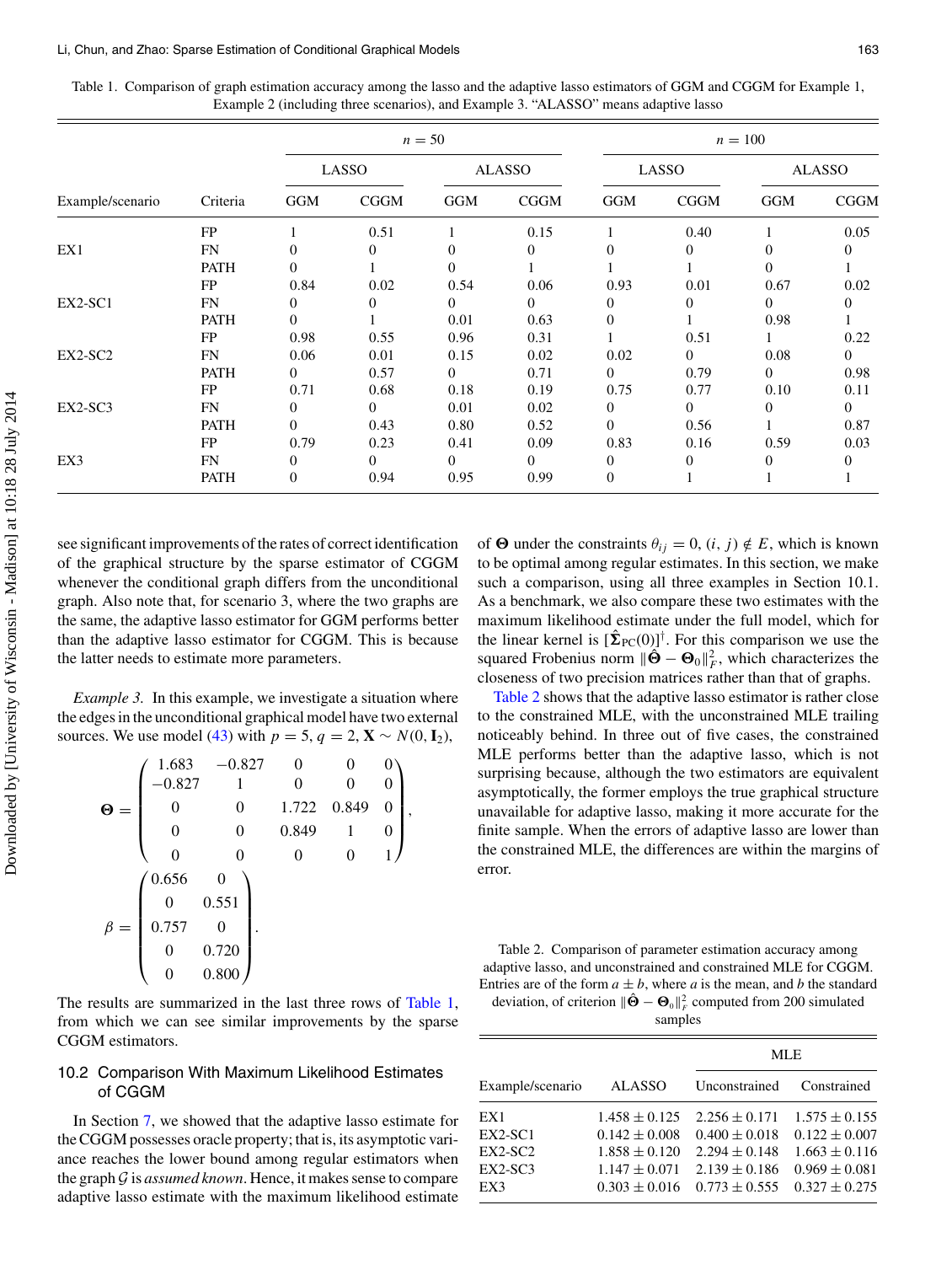<span id="page-12-0"></span>

Figure 2. Conditional and unconditional graphical models in Examples 2 and 3. Left panels: the conditional graphical models. Right panels: the corresponding unconditional graphical models. Black nodes indicate response variables; gray nodes are the predictors. Edges in the conditional and unconditional graphs are indicated by black lines; regression of **Y** on **X** is indicated by directed gray lines with arrows. (The online version of this figure is in color.)

#### 10.3 Exploring Different Reproducing Kernels

In this section, we explore three types of kernels for RKHS

polynomial (PN): 
$$
\kappa_X(\mathbf{a}, \mathbf{b}) = (\mathbf{a}^T \mathbf{b} + 1)^r
$$
,  
Gauss radial basis (RB):  $\kappa_X(\mathbf{a}, \mathbf{b}) = \exp(-\gamma ||\mathbf{a} - \mathbf{b}||^2)$ ,  
rational quadratic (RQ):  $\kappa_X(\mathbf{a}, \mathbf{b}) = 1 - ||\mathbf{a} - \mathbf{b}||^2 /$   
 $\times (||\mathbf{a} - \mathbf{b}||^2 + c)$ , (44)

<span id="page-12-1"></span>and investigate their performances as initial estimates for lasso and adaptive lasso. These kernels are widely used for RKHS (Genton [2001\)](#page-15-30). For the CGGM, we use a nonlinear regression model with four combinations of dimensions:  $q = 10, 20, p =$  50, 100. The nonlinear regression model is specified by

$$
Y^{i} = \begin{cases} \left(\boldsymbol{\beta}_{1}^{T}\mathbf{X} + 1\right)^{2} + \varepsilon^{i}, & i = 1, 3, 6, 8, ..., p - 4, p - 2, \\ \left(\boldsymbol{\beta}_{2}^{T}\mathbf{X}\right)^{2} + \varepsilon^{i}, & i = 2, 4, 5, 7, 9, 10, ..., \\ p - 3, p - 1, p, \end{cases}
$$
(45)

where  $\beta_1$  and  $\beta_2$  are *q*-dimensional vectors

$$
\boldsymbol{\beta}_1 = (\underbrace{1, \ldots, 1}_{q/2}, \underbrace{0, \ldots, 0}_{q/2}, \underbrace{1, -1, \ldots, (-1)^{q/2+1}}_{q/2})^{\mathsf{T}}.
$$
\n
$$
\boldsymbol{\beta}_2 = (\underbrace{0, \ldots, 0}_{q/2}, \underbrace{1, -1, \ldots, (-1)^{q/2+1}}_{q/2})^{\mathsf{T}}.
$$

The distribution of  $(\varepsilon^1, \ldots, \varepsilon^p)^T$  is multivariate normal with mean 0 and precision matrix

$$
\begin{pmatrix} \Gamma & & 0 \\ & \ddots & \\ 0 & & \Gamma \end{pmatrix}
$$

where each  $\Gamma$  is the precision matrix in Example 3.

The following specifications apply throughout the rest of Sec-tion [10:](#page-10-0)  $\gamma = 1/(9q)$  for RB,  $c = 200$  for RQ, and  $r = 2$  for PN (because the predictors in Equation (45) are quadratic polynomials); the RKHS estimator  $\hat{\Sigma}_{PC}(\epsilon_n)$  is used as the initial estimator for lasso and adaptive lasso, where  $\epsilon_n$  are chosen so that the first 70 eigenvectors of  $QK_xQ$  are retained. Ideally, the kernel parameters  $\gamma$ , *c*, and  $\epsilon_n$  should be chosen by data-driven methods such as cross-validation. However, this is beyond the scope of the present article and will be further developed in a future study. Our choices are based on trial and error in pilot runs. Our experience indicates that the sparse estimators perform well and are reasonably stable when  $\epsilon_n$  is chosen so that  $10\%$  ∼ 30% of the eigenvectors of  $QK_XQ$  are included. The sample size is  $n = 100$  and the simulation is based on 200 samples. To save computing time we use the BIC to optimize  $\lambda_n$  for the first sample and use it for the rest 199 samples.

In [Table 3,](#page-13-1) we compare the sparse estimators lasso and adaptive lasso, whose initial estimates are derived from kernels in Equation (44), with the full and constrained MLEs. The full MLE is computed using the knowledge that the predictor is a quadratic polynomial of  $\mathbf{x}_1, \ldots, \mathbf{x}_p$ . The constrained MLE uses, in addition, the knowledge of the conditional graph  $G$ ; that is, the positions of the zero entries of the true conditional precision matrix.

[Table 3](#page-13-1) shows that in all cases the sparse estimators perform substantially better than the full MLEs. For  $q = 10$ , the adaptive lasso estimates based on all three kernels also perform better than both the full and constrained MLEs; whereas the accuracy of most of the lasso estimates are between the full and the constrained MLEs. For  $q = 20$ , all sparse estimators perform substantially better than both the full and the constrained MLEs. From these results, we can see the effects of two types of regularization: the sparse regularization of the conditional precision matrix and the kernel-PCA regularization for the predictor. The first regularization counteracts the increase in the number of parameters in the conditional precision matrix as *p* increases, and the second counteracts the increase in the number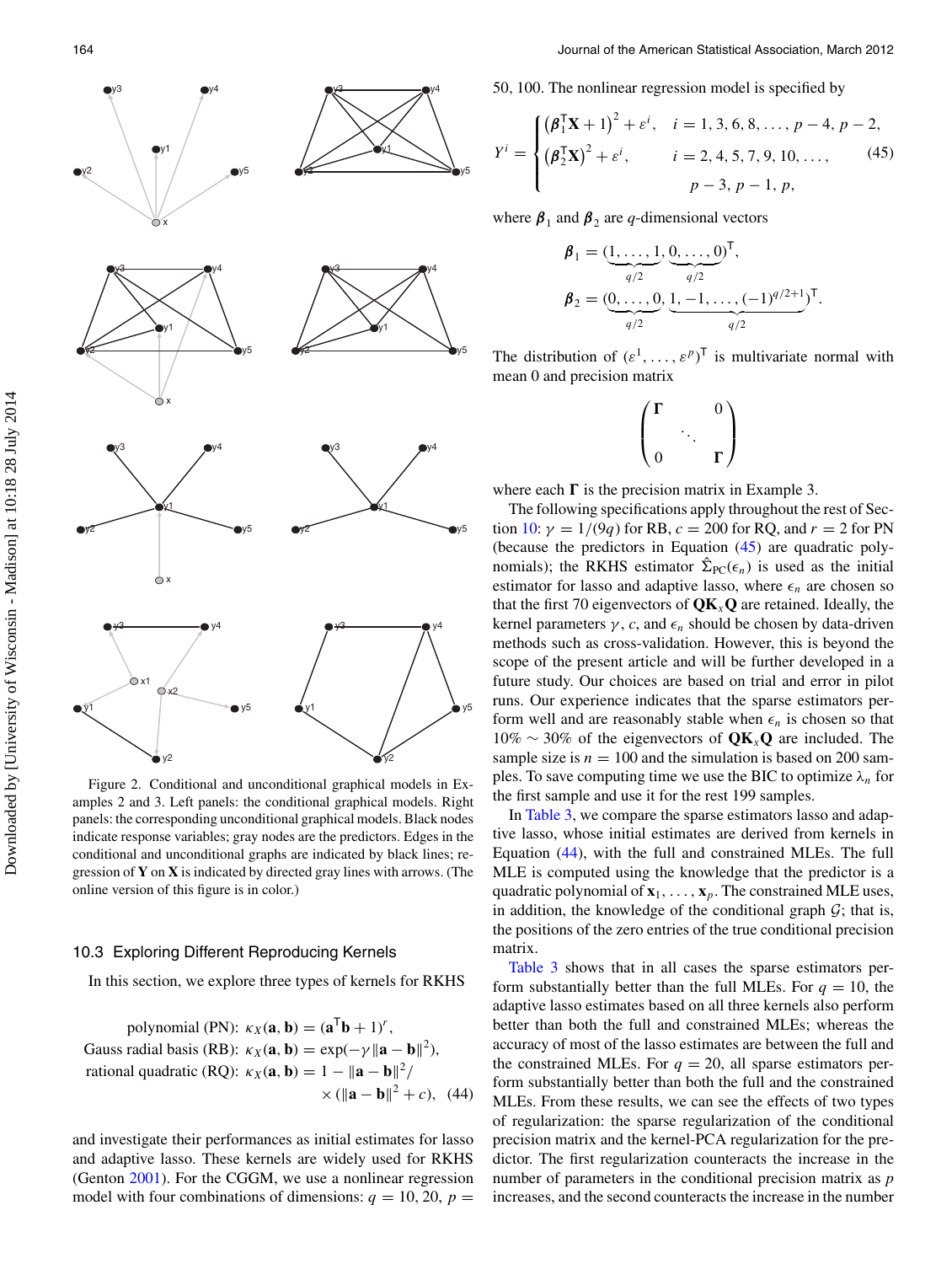Table 3. Exploration of different reproducing kernels. Entries are  $\|\hat{\mathbf{\Theta}}-\mathbf{\Theta}_0\|_F^2$  averaged over 200 simulation samples

<span id="page-13-1"></span>

| p   |          |               | LASSO          |                |               | <b>ALASSO</b> |               | <b>MLE</b>        |                |
|-----|----------|---------------|----------------|----------------|---------------|---------------|---------------|-------------------|----------------|
|     |          | PN            | RB             | RQ             | PN            | RB            | RQ            | Full              | Constrained    |
| 50  | 10       | 1.84          | 6.88           | 8.14           | 1.84          | 2.31          | 2.71          | 29.41             | 3.82           |
|     | 20       | 11.03         | 11.03          | 11.03          | 17.15         | 17.14         | 17.14         | 299.28            | 94.18          |
| 100 | 10<br>20 | 5.96<br>20.06 | 20.07<br>20.05 | 24.06<br>20.05 | 3.35<br>29.10 | 4.33<br>28.30 | 5.17<br>28.31 | 171.32<br>1787.32 | 7.73<br>186.39 |

of terms in a quadratic polynomial as *q* increases, both resulting in substantially reduced estimation error.

# 10.4 Comparisons With Two Naive Estimators

We now compare our sparse RKHS estimators for the CGGM with two simple methods: the linear regression and the simple thresholding.

*10.4.1 Naive Linear Regression.* A simple estimate of CGGM is to first apply multivariate linear regression of **Y** versus **X**, regardless of the true regression relation, and then apply a sparse penalty to the residual variance matrix. To make a fair comparison with linear regression, we consider the following class of regression models:

$$
\mathbf{Y} = (1 - a)(\boldsymbol{\beta}^{\mathsf{T}}\mathbf{X})^2/4 + a(\boldsymbol{\beta}^{\mathsf{T}}\mathbf{X}) + \boldsymbol{\varepsilon}, \ \ 0 \le a \le 1. \tag{46}
$$

This is a convex combination of a linear model and a quadratic model: it is linear when  $a = 1$ , quadratic when  $a = 0$ , and a mixture of both when  $0 < a < 1$ . The distribution of  $\varepsilon$  is as specified in Section 10.3. The fraction 1/4 in the quadratic term in Equation (46) is introduced so that the linear and quadratic terms have the similar signal-to-noise ratios. In [Table 4,](#page-13-2) we compare the estimation error of the CGGM based on Equation (46) by sparse linear regression and by sparse RKHS estimator using the adaptive lasso as penalty. We take  $q = 10$ ,  $p = 50$ , and  $n = 500$ . The Gauss radial basis is used for the kernel method, with tuning parameters  $\gamma$  and  $\epsilon_n$  being the same as specified in Section 10.3.

We see that the sparse RKHS estimate performs substantially better in all cases except  $a = 1$ , where Equation (46) is exactly a linear model. This suggests that linear-regression sparse estimate of CGGM is rather sensitive to nonlinearity: a slight proportion of nonlinearity in the mixture would make the kernel method favorable. In comparison, the sparse RKHS estimate is stable and accurate for different types of regression relations.

*10.4.2 Simple Thresholding.* A naive approach to sparsity is by dropping small entries of a matrix. For example, we can estimate  $\Theta$  by setting to zero the entries of  $\hat{\Sigma}_{PC}^{-1}$  whose absolute values are smaller than some  $\tau > 0$ . Let  $\tilde{\Theta}(\tau)$  denote this estimator. Using the example in Section 10.3 with

Table 4. Comparison with linear regression. Entries are  $\|\hat{\mathbf{\Theta}} - \mathbf{\Theta}_0\|_F^2$  averaged over 200 samples

<span id="page-13-2"></span>

| a      | $\mathbf{\Omega}$ | 0.2   | 0.4   | 0.6   | 0.8   |      |
|--------|-------------------|-------|-------|-------|-------|------|
| Linear | 10.49             | 10.48 | 10.48 | 10.42 | 10.10 | 0.75 |
| Kernel | 1.56              | 2.13  | 1.77  | 1.72  | 1.67  | 1.56 |

 $p = 50, q = 10, n = 500$ , we now compare the sparse RKHS estimators with  $\tilde{\Theta}(\tau)$ . The curve in [Figure 3](#page-13-3) is the error  $\|\tilde{\Theta}(\tau) - \Theta\|_{F}^{2}$  versus  $\tau \in [0, 1]$ . Each point in the curve is the error over 200 simulated samples. The estimate  $\hat{\Sigma}_{PC}$  is based on the gauss radial basis, whose tuning parameters  $\gamma$  and  $\epsilon_n$  are as given in Section 10.3. The two horizontal lines in [Figure 3](#page-13-3) represent the errors for the lasso and the adaptive lasso estimators based on  $\hat{\Sigma}_{\text{PC}}$ , which are read off from [Table 3.](#page-13-1)

The figure shows that the simple thresholding estimate, even for the best threshold, does not perform as well as either of our sparse estimates. Note that in practice  $\mathbf{\Theta}_0$  is unknown, and the optimal  $\tau$  cannot be obtained by minimizing the curve in [Figure 3.](#page-13-3) With this in mind, we expect the actual gap between the thresholding estimate and the sparse estimates to be even greater than that shown in the figure.

# <span id="page-13-0"></span>11. NETWORK INFERENCE FROM EQTL DATA

In this section, we apply our CGGM sparse estimators to two datasets to infer gene networks from expression quantitative trait loci (eQTL) data. The dataset is collected from an F2 intercross between inbred lines C3H/HeJ and C57BL/6J (Ghazalpour et al. [2006\)](#page-15-31). It contains 3,421 transcripts and 1,065 markers from the liver tissues of 135 female mice

<span id="page-13-4"></span><span id="page-13-3"></span>

Figure 3. Comparison of lasso, adaptive lasso, and simple thresholding.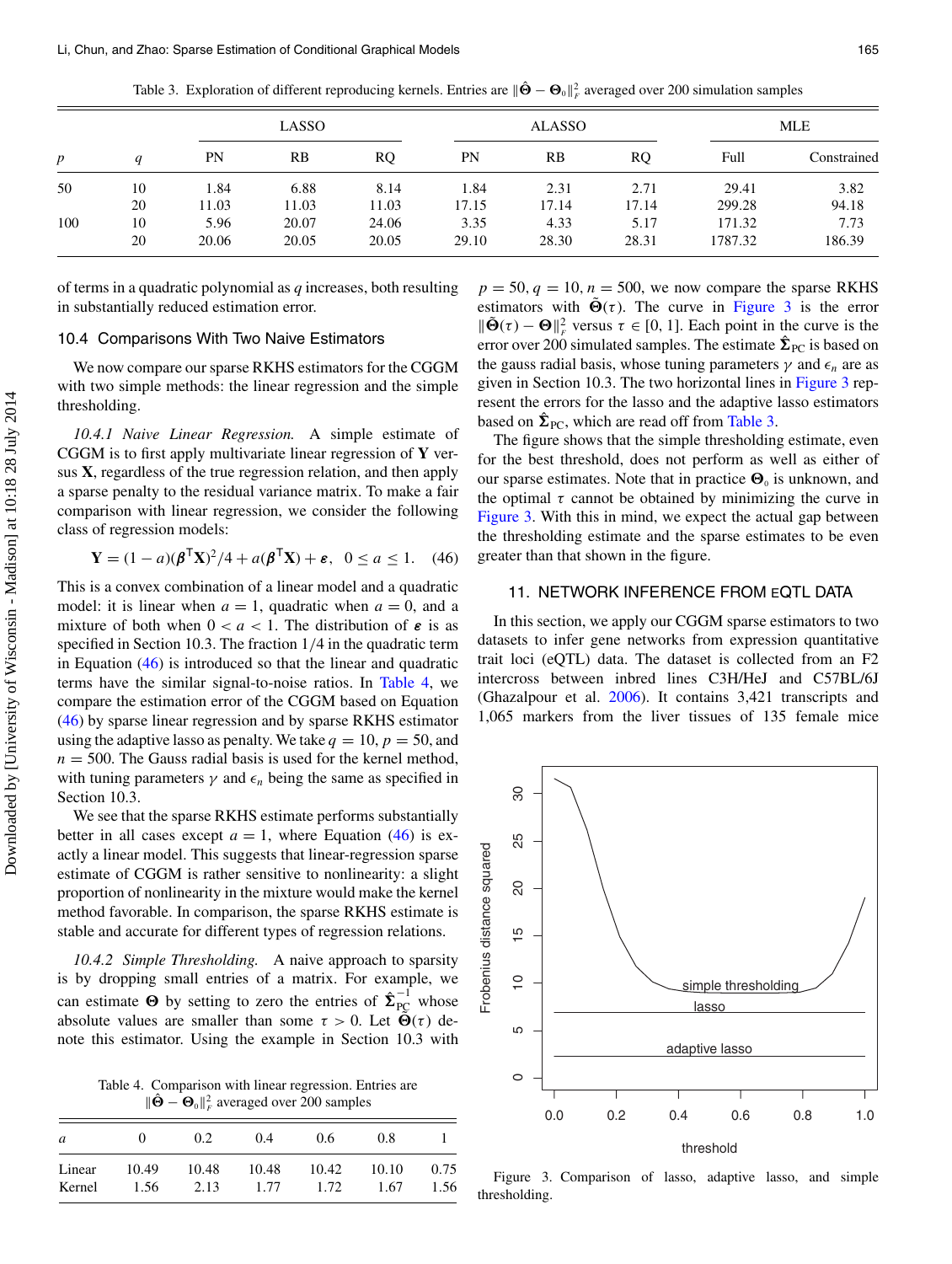$(n = 135)$ . The purpose of our analysis is to identify direct gene interactions by fitting the CGGM to the eQTL dataset. Although a gene network can be inferred from expression data alone, such a network would contain edges due to confounders such as shared genetic causal variants. The available marker data in the eQTL dataset allow us to isolate the confounded edges by conditioning on the genomic information.

We restrict our attention to subsets of genes, partly to accommodate the small sample size. In the eQTL analysis tradition, subsets of genes can be identified by two methods: co mapping and co expression. For co-mapping, each gene expression trait is mapped to markers, and the transcripts that are mapped to the same locus are grouped together. For co-expression, the highly correlated gene expressions are grouped together.

<span id="page-14-2"></span>We first consider the subset of genes identified by comapping. It has been reported (Neto, Keller, Attie, and Yandell [2010\)](#page-15-32) that 14 transcripts are mapped to a marker on chromosome 2 (at 55.95 cM). As this locus is linked to many transcripts, it is called a hot-spot locus. It is evident that this marker should be included as a covariate for CGGM. In addition, we include a marker on chromosome 15 (at 76.65 cM) as a covariate, because it is significantly linked to gene *Apbb1ip* (permutation  $p$ -value  $\lt$  0.005), conditioning on the effect of the marker on chromosome 2. The transcript mapping is performed using the qtl package in R (Broman, Wu, Sen, and Churchill [2003\)](#page-15-33).

The GGM detects 52 edges; the CGGM detects 34 edges, all in the set detected by the GGM. The two graphs are presented in the upper panel of [Figure 4,](#page-14-0) where edges detected by both GGM and CGGM are represented by black solid lines, and edges detected by GGM alone are represented by blue dotted lines. In the left panel of [Table 5,](#page-15-34) we compare the connectivity of genes of each graph. Among the 14 transcripts, *Pscdbp* contains the hot spot locus within the  $\pm 100$  kb boundaries of its location. Interestingly, in CGGM, this cis transcript has the lowest connectivity among the 14 genes, but one of the genes with which it is associated (*Apbb1ip*) is a hub gene, connected with seven other genes. In sharp contrast, GGM shows high connectivity of *Pscdbp* itself.

We next study the subset identified by co-expression. We use a hierarchical clustering approach in conjunction with the average agglomeration procedure to partition the transcripts into 10 groups. The relevant dissimilarity measure is  $1 - |\rho_{ij}|$ , where  $\rho_{ij}$  is the Pearson correlation between transcripts *i* and *j*. Among the 10 groups, we choose a group that contains 15 transcripts with the mean absolute correlation equal to 0.78. Thirteen of the 15 transcripts have annotations, and they are used in our analysis. Using the qtl package in R, each transcript is mapped to markers, and seven markers on chromosome 2 are significantly linked to transcripts (permutation *p*-value 0.005). Among those, we drop two markers that are identical to the adjacent markers. We thus use five markers (Chr2@100.18, Chr2@112.75, Chr2@115.95, Chr2@120.72, Chr2@124.12) as covariates.

The GGM identifies 52 edges and the CGGM identifies 30 edges. Among these edges, 28 are shared by both methods. The two graphs are presented in the lower panel of [Figure 4,](#page-14-0) where edges detected by both GGM and CGGM are represented by black solid lines, edges detected by GGM alone are represented by blue dotted lines, and edges detected by CGGM alone are represented by red broken lines. Among the 13 transcripts, *Dtwd1* is the closest to all markers (distances < 300 kbp). The

<span id="page-14-0"></span>

<span id="page-14-1"></span>Figure 4. Gene networks based on GGM and CGGM. Upper panel: data based on co mapping selection. Lower panel: data based on coexpression selection. An edge from both GGM and CGGM is represented by a solid line; an edge from the GGM alone is represented by a dotted line; an edge from CGGM alone is represented by a broken line. (The online version of this figure is in color.)

c[onnectivity of each method is shown in the right panel of](#page-15-34) Table 5. The number of genes that are connected to *Dtwd1* is reduced by 5 by CGGM. Unlike in the co-mapping network, in the coexpression network, CGGM detects two edges (Aqr–Zfp661, Zfp661–Tmem87a) that are not detected by GGM. These additional edges could be caused by the error in regression estimation. For example, if the regression coefficients for some of markers are 0, but are estimated to be nonzero, then spurious correlations arise among residuals. This indicates that the accurate identification of the correct covariates is more important in the co-expression network.

As a summary, in the network inference from the transcripts identified by co-mapping, we see that after conditioning on the markers, the cis-regulated transcripts (*Pscdbp*) are connected to relatively few genes of high connectivity. However, without conditioning on the markers, they appear to have high